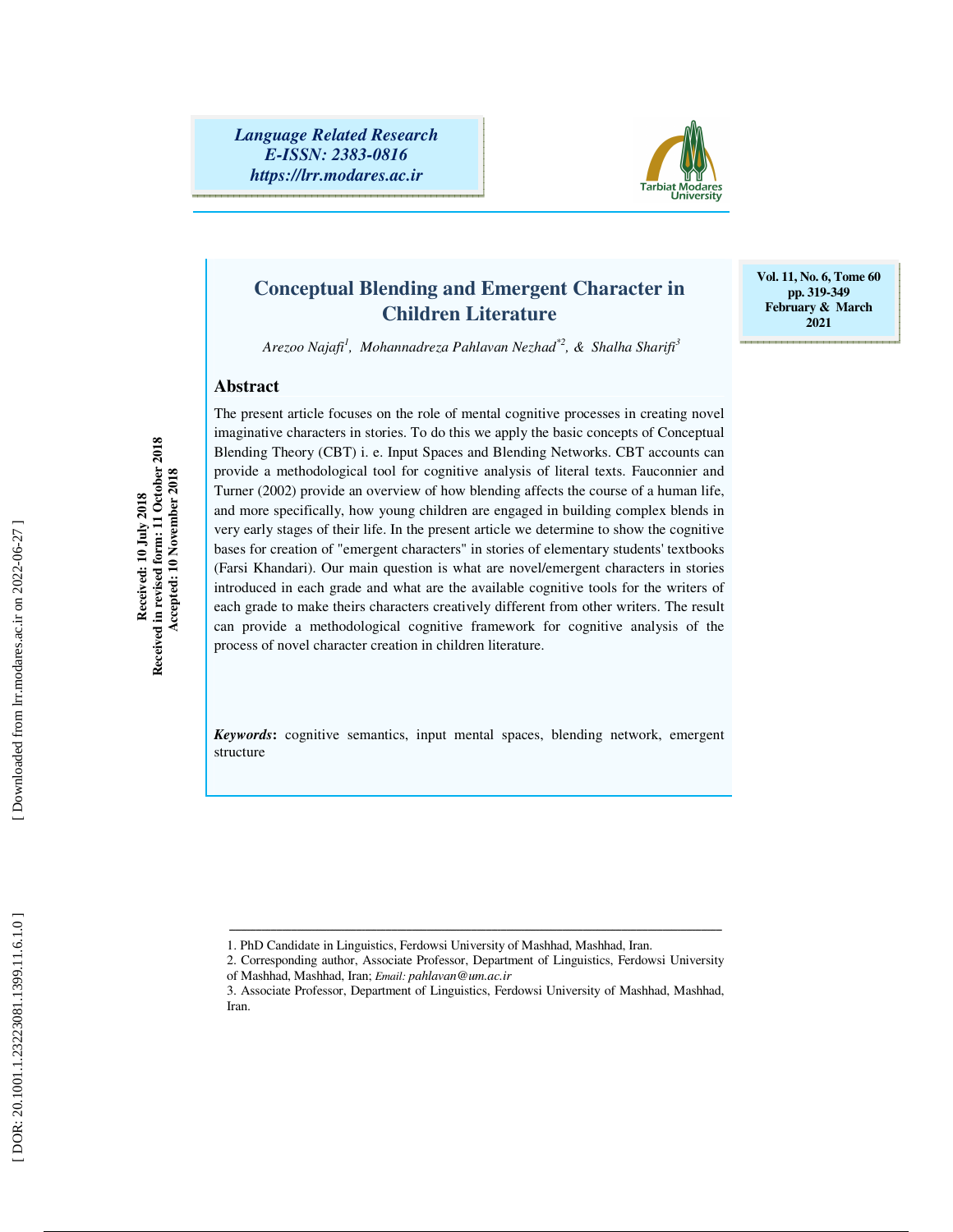#### **1. Introduction**

Cognitive semantics is the study of the relations among experience, conceptual system, and the encoded semantic structure throughout the language; thus utilizes the language as a methodological means of studying cognitive phenomena. Cognitive semantics conveys a methodological means to answer the question that 'how do we use our mind to generate meaning in stories. Conceptual blending theory is regarded as a useful way for semanticization, in the case of the emergence of cognition in literary texts as well as their creative aspects.

Here, we investigate the blending of main characters in the elementary school textbooks (Farsi Khandari); we try to find the blending network representation for each character as well as finding the 'creativity' in 'newappearing characters' of each school level to get to a cognitive analysis of characterization process in elementary school textbooks and, as a result, to answer the following questions: Based on the blending principles, which kind of characters have been created in comparison with the previous and proceeding levels; and, what different choices have the authors taken to have novelty in creating new-appearing characters.

To choose samples, we used purposeful sampling, a kind of a sampling to achieve representativeness or comparability. This kind of sampling has six ways that survey maximum variation sampling, the maximum variation in qualities, and the characteristics of the studied sample as well. The importance of the present study is both theoretical and applied aspects: in the theoretical aspect, it shows the role of mental space and the blending in semanticization procedures; in applied aspect, on the other hand, it reveals the importance of the blending roles.

This study is based on Fauconnier's (1997) blending theory, followed by Grady (1999), Coulson and Oakley (2000), and Alonso (2003). The main question of this theory is that the emergence of meaning contains a blending structure that creates a meaning much farther than its components. The blending network has inputs which are connected by mappings. The mechanisms of these mappings are as follows: selective projection,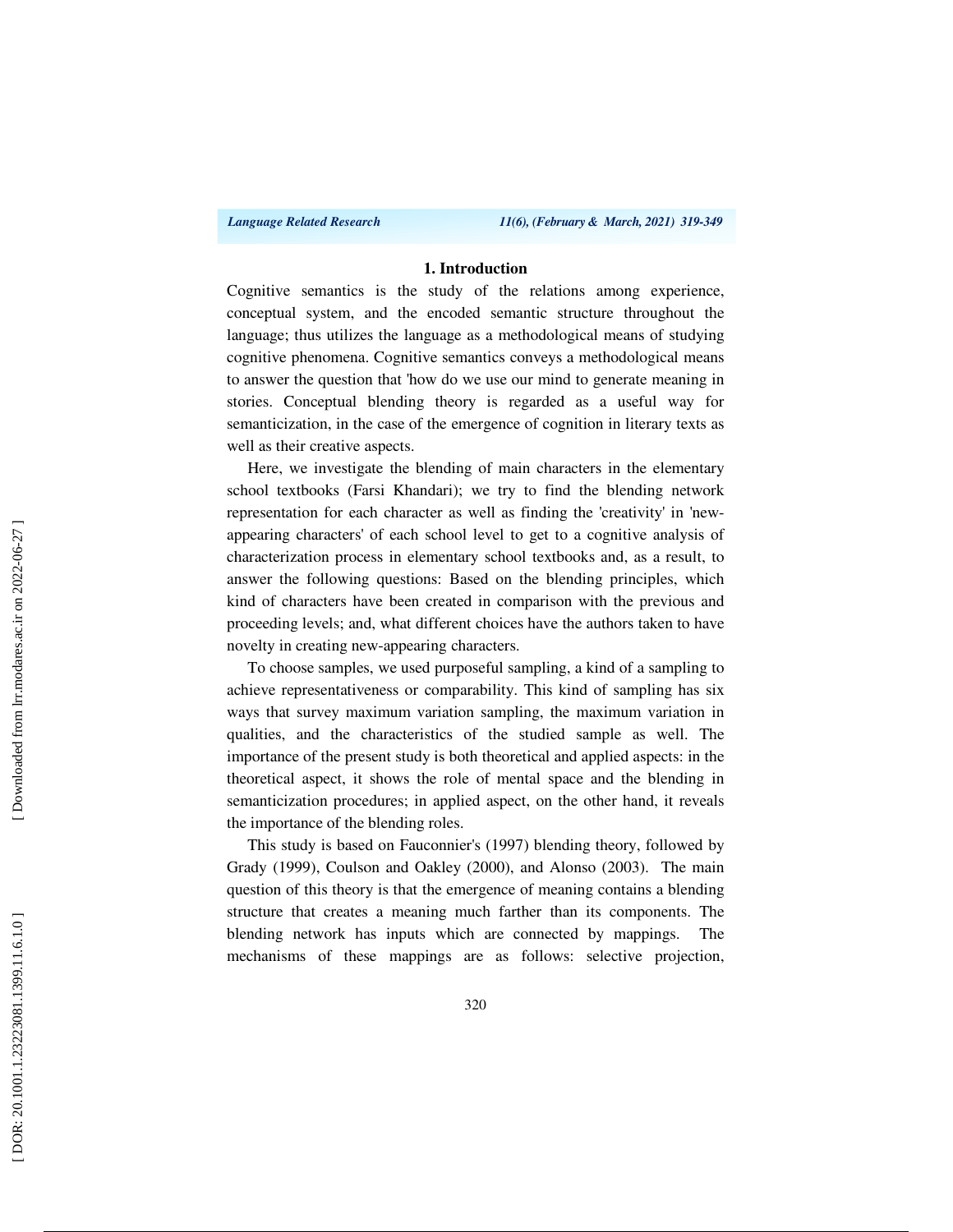composition, completion, elaboration, backward projection, human scale, and vital relations. Depending on what type of blending space we face, we have simplex, mirror, single-scope, double-space, and multiple blending networks.

Results show that textbook writers have chosen different input spaces to create new characters. Input spaces turn more abstract, and the blending networks become more complicated as the level increases. The results of this paper give us a framework of cognitive analysis of the creation process in children's stories.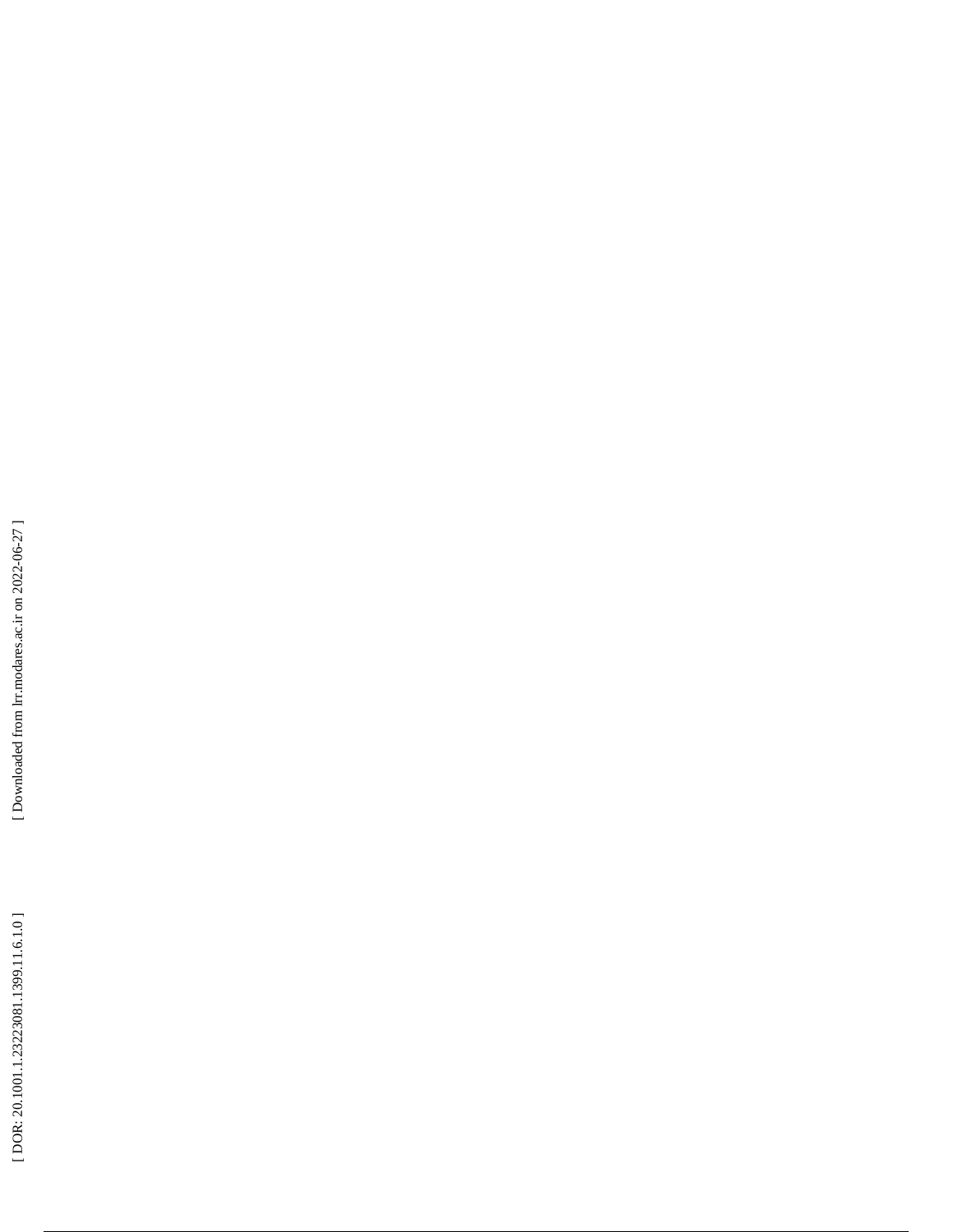دوماهنامة علمي- پژوهشي دا ۱، ش1 (پياپي ٦٠) بهمن و اسفند ١٣٩٩، صص1٦٩ -٢٤٩

# خلق شخصيت نوظهور در متن زباني با كمك آميختگي مفهومي

## آزاده نجفی، ٰ محمدرضـا پهلوانiژاد'\*، شـهلا شـريفی ؑ

. دانشجوي دكتري زبانشناسي، دانشگاه فردوسي مشهد، مشهد، ايران . 1 . 2 دانشيار گروه زبانشناسي، دانشگاه فردوسي مشهد، مشهد، ايران . 3. دانشيار گروه زبانشناسي، دانشگاه فردوسي مشهد، مشهد، ايران .

دريافت: 10/ 04/ 97 پذيرش: 19/ 08/ 97

#### چكيده

نگارندگان در مقالهٔ حاضر ميكوشند با استناد به مفاهيم بنيادين نظريهٔ آميختگي مفهومي نشان دهند چگونه فرايند*ه*ای شناختی باعث شکلگیری و خلق شخصيتهای خيالی «متفاوت» در داستانهای مختلف ميشود. تببينهاي نظرية آميختگي از جنبههاي خلاقانة معناسازي ميتواند تفسيري چارچوبمند از فرايندهاي شناختي درگير در خلق شخصيت در متن روايي بهدست دهد. در اين مقاله امیختگیهای شخصیتهای اصلی داستانهای کتابهای *فارسی خوانداری* دورهٔ ابتدایی (گروه سنی ب و ج) بررسی میشود؛ بازنمایی شبکهٔ امیختگی برای هر شخصیت و چگونگی «خلاقیت و نواوری» در خلق «شخصیتهای نوظهور» هر پایهٔ تحصیلی شناسایی میشود تا به تحلیلی شناختی روش،مند از فرايند خلق شخصيت در داستانهاي مقطع دبستان برسد و به اين پرسش پاسخ د اده شود كه با توجه به اصول حاكم آميختگي، چه شخصيتهاي نوظهوري در داستانهاي هر پاية تحصيلي، نسبتبه پايههاي قبل و بعد، خلق شدهاند و نويسندگان داستانهاي پايههاي اول تا پنجم دبستان براي اينكه بتوانند در خلق شخصيتهاي نوظهور خود، نسبتبه پايههاي قبل و بعد، نوآوري داشته باشند، از نظر شناختي چه ابزاري در اختيار داشته و چه انتخابهاي متفاوتي انجام دادهاند. نگارندگان اينطور فرض م يكنند كه شبكههاي آميختگي و معناي نوظهور براي شخصيتها ، در پايههاي اول تا پنجم دبستان، تفاوت آشكاري دارد. يافتهها نشان ميدهد نويسندگان متن كتابهاي درسي براي خلق شخصيتهاي

ـــــــــــــــــــــــــــــــــــــــــــــــــــــــــــــــــــــــــــــــــــــــــــــــــــــــــــــــــــــــــــــــــــــــــــــــــــــــــــــــــــــــ

Email: pahlavan@um.ac.ir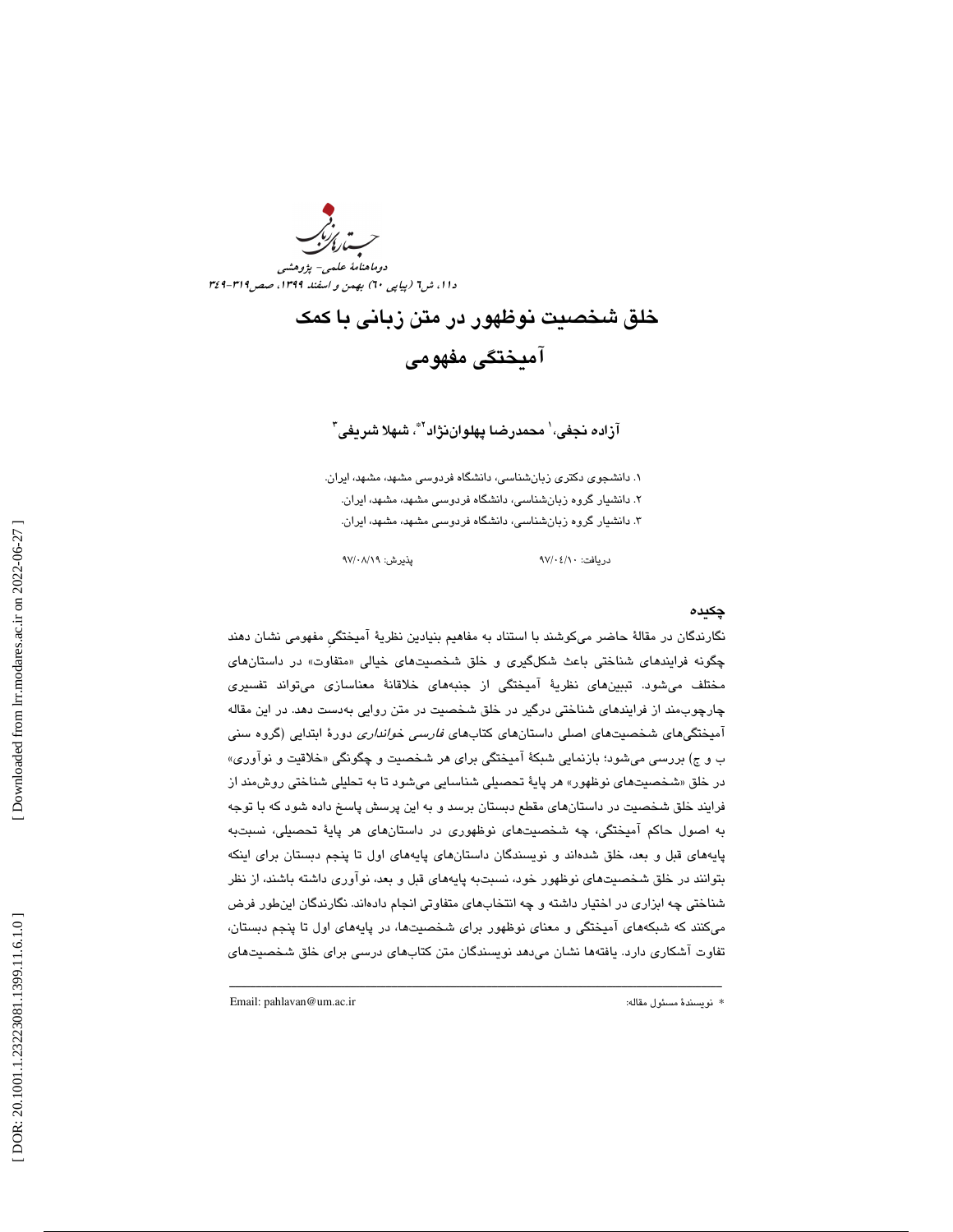داستانهاي خود، فضاهاي درونداد متفاوتي را براي هر پاية تحصيلي انتخاب كردهاند. همچنين ، با بالا رفتن پاية تحصيلي، فضاهاي درونداد انتزاعيتر و شبكههاي آميختگي آنها پيچيدهتر شده است. نتايج اين تحقيق ميتواند چارچوبي روشمند براي تحليل شناختي فرايند خلق شخصيت در داستانهاي كودكان بهدست دهد.

**واژههای کلیدی**: معنیشناسی شناختی، فضای درونداد، آمیختگی مفهومی، ساختار نوظهور، كتابهاي درسي، دور ة ابتدايي.

#### 1. مقدمه

معنيشناسي شناختيْ رابطهٔ تجربه، نظام مفهومي و ساختار معنايي رمزگذاريشده بهوسيلهٔ زبان را بررسي مي كند و بدينمنظور، از زبان بهمنزلة ابزار روششناختي اي استفاده ميكند كه از طريق آن اين پديدههاي شناختي امكان بررسي شدن دارند (4 :Sweetser, 1990).

دانسيگر` (31 :2012)، تحليلگر شناختي متون ادبي، معتقد است معنيشناسي شناختي ابزار بسيار روشمندي براي پاسخ به اين پرسش دارد كه ما چگونه ذهن خود را درگير خلق معنا در داستانها ميكنيم. در رابطه با پيچيدگيهاي پيدايش معنا در متنهاي ادبي و جنبة خلاقانة آنها، نظرية آميختگي مفهومي 2 Turner, 1996; 2007; Fauconnier & Turner, ) 2001) در تبيين فرايند معناسازي<sup>٬</sup> بسيار كارآمد است. آميختگي مفهومي، بهمنزلهٔ توانايي ذهني كلي بشر، از عناصر ضروري و قطعي براي تخيل است كه در حوزههاي گوناگون فعاليتهاي بشري (هنر، ادبيات، زبان، رياضي، علوم سياسي، دينشناسي، رو انشناسي، فيلم و نمونههايي از اين دست) خود را نمايان ميسازد.

نگارندگان ميكوشند تا با استناد به مفاهيم بنيادين نظرية آميختگي نشان دهند چگونه فرايندهاي شناختي ميتواند در خلق شخصيتهاي خيالي «متفاوت» در داستانها نقش داشته باشند. بدينمنظور، تحليلي شناختي از جنبة نوآورانه خلق شخصيت در داستانهاي كتابهاي *فارسي خوانداری* دورهٔ ابتدايي بهدست میدهند و اين پرسش را مطرح میكنند كه با توجه به اصول حاكم آميختگي، در داستانهاي هر پاية تحصيلي، نسبتبه پايههاي قبل و بعد، چه شخصيتهاي نوظهوري خلق شدهاند و نويسندگان داستانهاي پايههاي اول تا پنجم براي اینکه بتوانند در خلق شخصیتهای نوظهور داستانهای خود، نسبتبه پایههای قبل و بعد،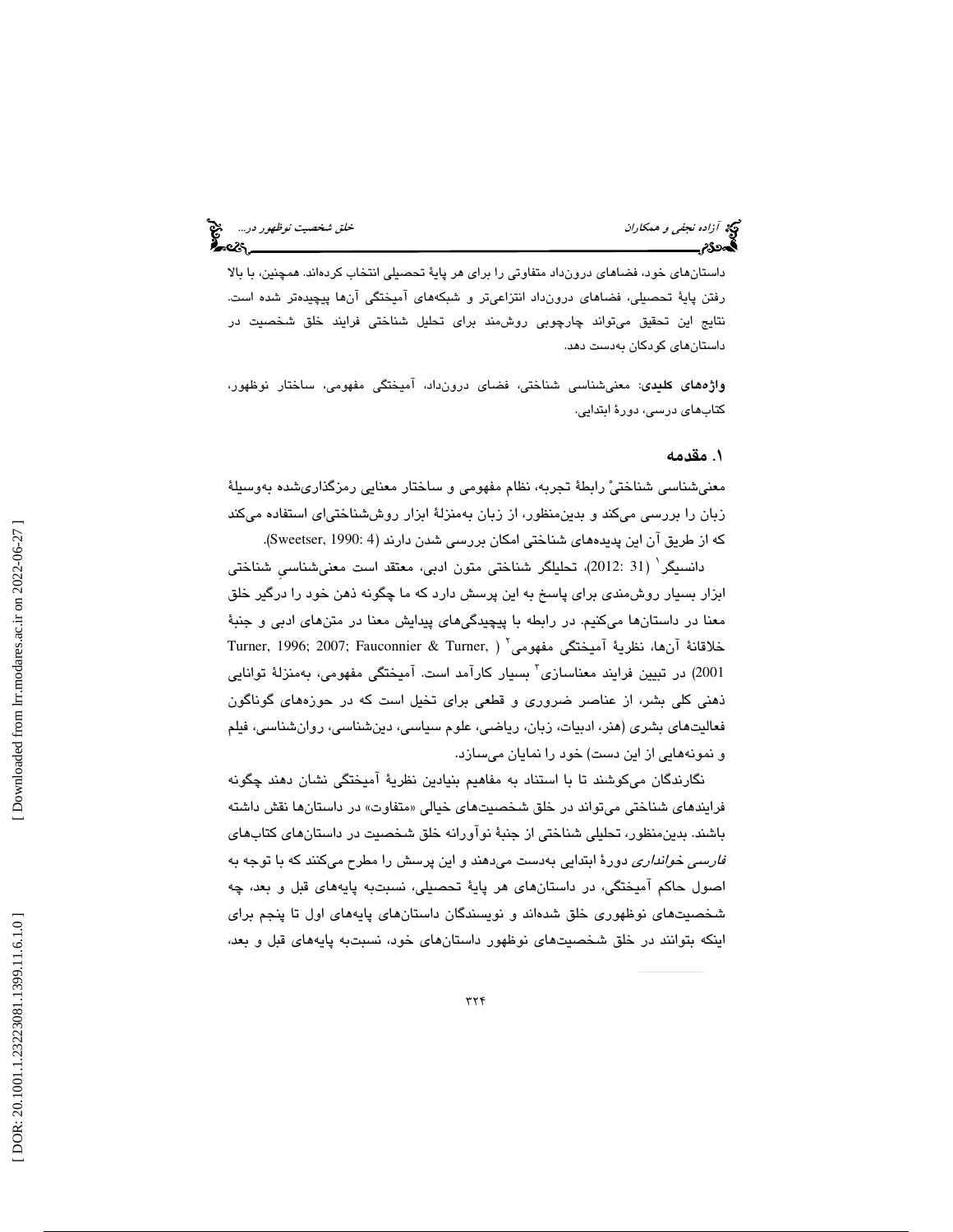نوآوري و خلاقيت داشته باشند، با استناد به تبيينهاي آميختگي چه ابزار شناختي در اختيار داشته و چه انتخابهاي شناختي متفاوتي انجام دادهاند. فرض بر اين است كه شبكههاي آميختگي 4 براي شخصيتها، در پايههاي اول تا پنجم دبستان، تفاوت آشكاري دارد.

كتابهاي فارسي دبستان بخشي با عنوان «بخوان و بينديش» دارد كه متنهاي ان در قالب داستان است و شيوة داستانپردازي يا قصهگويي دارد. نگارندگان براي انتخاب نمونه از نمونهگيري هدفمند» از نوع «نمونهگيري براي داستانهای این بخش در هر پایه، از روش «نمونهگیری هدفمند» از نوع «نمونهگیری برای<br>مُعرّف بودن یا قابلیت مقایسه» ْ استفاده کردهاند.<sup>٦</sup> این نوع نمونهگیری شش روش دارد که «نمونهگیری با حداکثر اختلاف» ؒ، حداکثر اختلاف در کیفیتها، خصوصیات یا موارد بُروز پدیدهٔ مورد مطالعه در نمونه را درنظر ميگيرد (2011 ,Rubin & Babbie, 2012 به نقل از رنجبر و همکاران، ۱۳۹۱). پس از رسیدن به حد اشباع که «استاندارد طلایی» رسیدن به پایان نمونهگيري در پژوهشهاي كيفي است، داستانهايي براي تحليل نهايي انتخاب شد كه بتواند تفاوتهاي آميختگيها در خلق شخصيتها را در هر پايه بهروشني نشان دهد و تبيين كند.

اهميت و ضرورت پژوهش حاضر جنبة نظري و كاربردي دارد: از جنبة نظري، نقش فضاهاي ذهني 8 و آميختگيها در فرايندهاي معناسازي، پويايي و پيوستگي متن، شناسايي و تحليل آنها را در داستانها ضروري ميكند. از جنبة كاربردي، نقش خلاقانة آميختگيها، آنها را منحصربهفرد و اثرگذار ميكند. در دوران كودكي، يادگيري و رشد ذهني به توانايي انسانی در آمیختگی۵ا و شکستن آمیختگی۵ا ربط دارد (Toĉan, 2016: 870). هر فعالیتی که امیختگی مفاهیم را در ذهن كودک تحریک کند و ادغام یک فضای ذهنی با فضای ذهنی خلاف واقع ْ همارز آن را باعث شود، كودك را وادار مىسازد خودِ ديگر ْ يا خودِ خلاف1واقع'' را دستكاري كند (Lakoff & Johnson, 1999: 12). فوكونيه و ترنر <sup>١٢</sup> در «شيوهٔ تخيل ما» (2007) هويت، آميختگي و تخيل را عناصر اصلي ذهن آدمي ميدانند. يكي از بازنمونهاي تخيل كه سرشار از جهانهاي خيالي و خلافواقع است، داستان است. جهانهاي خلافواقع قصهها سرشار از رويدادهاي فراطبيعي و موجودات عجيبالخلقهاي است كه خلاف منطق شناختهشدة آدمي است. از نظر ترنر ( 1996) مفاهيم غيرطبيعي (حيوانات سخنگو، موجودات افسانهاي، سحر و جادو) كه در قصهها يافت ميشود، ناشي از فرایندهای آمیختگی هستند که با کمک نیروی تخیل تحقق می یابند. ترنر (2007) استدلال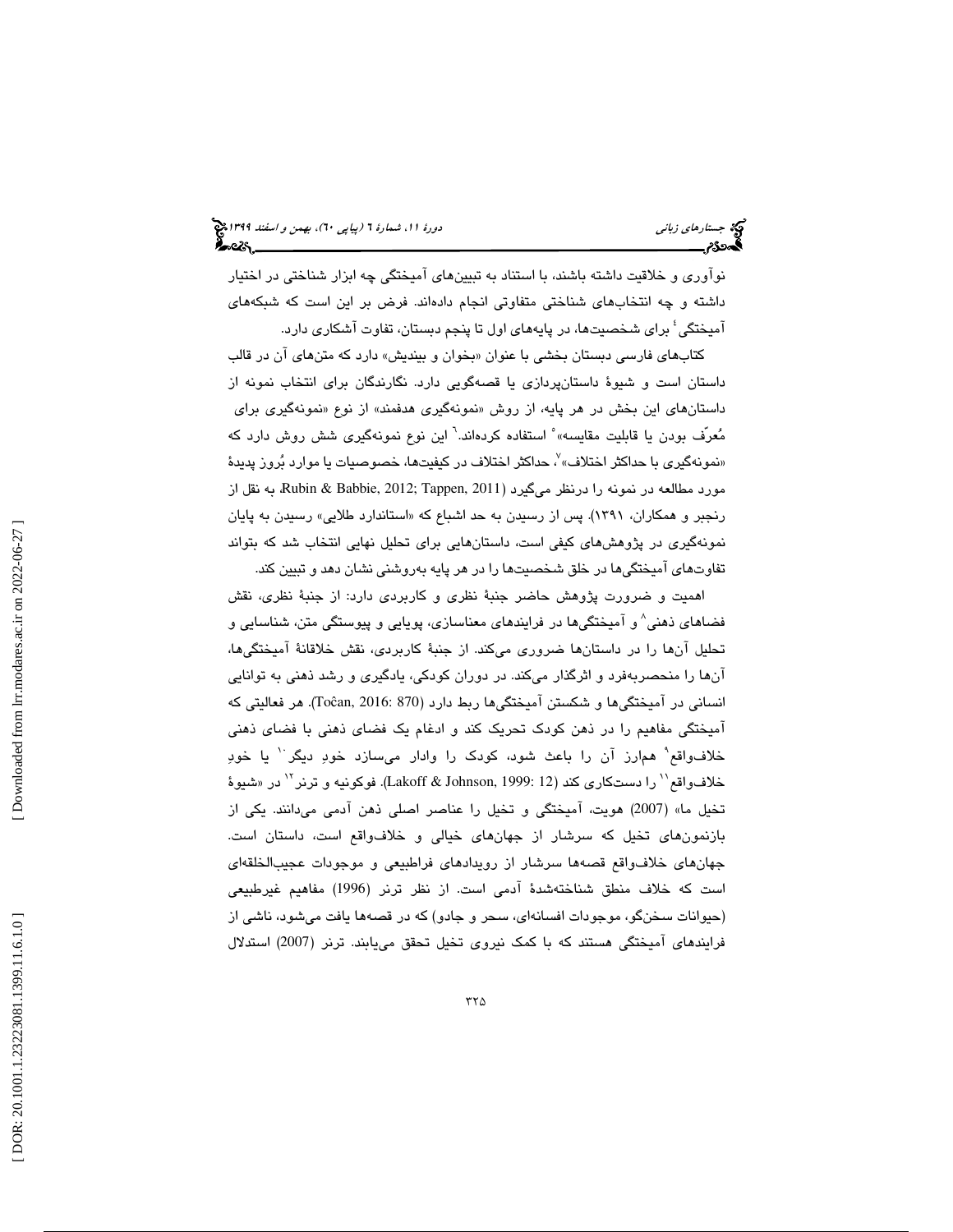ميكند كه قصههاي كودكان بر پاية فضاها يا داستانهاي آميختهاي شكل گرفتهاند كه نتيجة فشردگیهای روایی<sup>۱۲</sup> بسیاری است که میتواند خلاقیت و تخیل کودک را پرورش دهد (Turner, 2007: 4). بر این اساس، ضرروی بهنظر میرسد که دستاندرکاران امر آموزش با بهرهگيري از آنچه زبانشناسي شناختي دربارة رابطة زبان، شناخت و متن ارائه ميدهد، جنبة شناختي يادگيري و درنهايت، خلاقيت كودك را پرورش دهند.

. پيشينة مطالعات آميختگي در ادبيات كودك 2

فوكونيه و ترنر *در شيوهٔ تفكر ما* '' (2002) بر توانايي خاص انسان در توليد و درک آميختگي تأكيد كردهاند. كتاب *نـهن ادبي* ترنر<sup>ه\</sup> (1996) بيانيهٔ رويكرد شناختى به ادبيات شناخته ميشود كه در آن آميختگي عملكرد بنيادين شناختي ذهن معرفي ميشود. ترنر استدلال ميكند آميختگيهاي پيچيده ويژة آثار ادبي برجسته نيستند و مهارت ذهني كودكان در درك آميختگيها كم¤ر از بزرگسالان نيست (22 :Turner, 2006). او در مقالههاي «فشردگي و بازنمايي» (2006)، «مطالعةً شناختي هنر، زبان و ادبيات» (2002) و «داستانهاي دوساحتي» 2003) نمونههايي از خلق آميختگيها در داستانهاي كودكان ميآورد و استدلال ميكند كه ) توانايي شناختي آميختن مفاهيم، بهطور ناخودآگاه از كودكي به همراه انسان پرورش مييابد (Turner, 2002: 4). اونيل و شولتيس<sup>١٠</sup> (2007) در «توانايي دنبال كردن فضاي ذهني شخصيت در روايت»، به اين نتيجه مىرسند كه مخاطب كودک به اندازهٔ مخاطب بزرگسال توانايي شناختي هماهنگي ذهن خود با فضاهاي ذهني شخصيتهاي داستان را دارد. آميختگي مفهومي در بازيهاي كودكان بهعنوان الگويي براي خلاقيت دوساحتي 2013) در « ) و فرصتها*ی* جدید یادگیری»، به نقش امیختگی در پرورش خلاقیت در سالهای اولیهٔ رشد كودك ميپردازد و نتيجه ميگيرد قرار دادن كودك در محيطهاي مناسب مانند قصهخواني قوة تخيل و خلاقيت وي را پرورش ميدهد. تا آنجا كه نگارندگان اطلاع دارند، در ايران تنها حسامپور و سينايي (١٣٩٤) دربارهٔ «ارتباط بين مهارتهاي تفكر انتقادي و فرايند ساخت معنا در ذهن در يک نمايش از مجموعه کلاهقرمزی*»* اميختگي را در ادبيات کودک بررسي كردهاند و تنها چند پژوهش ديگر به تحليل متن بر پاية نظريه آميختگي پرداختهاند. براي مثال،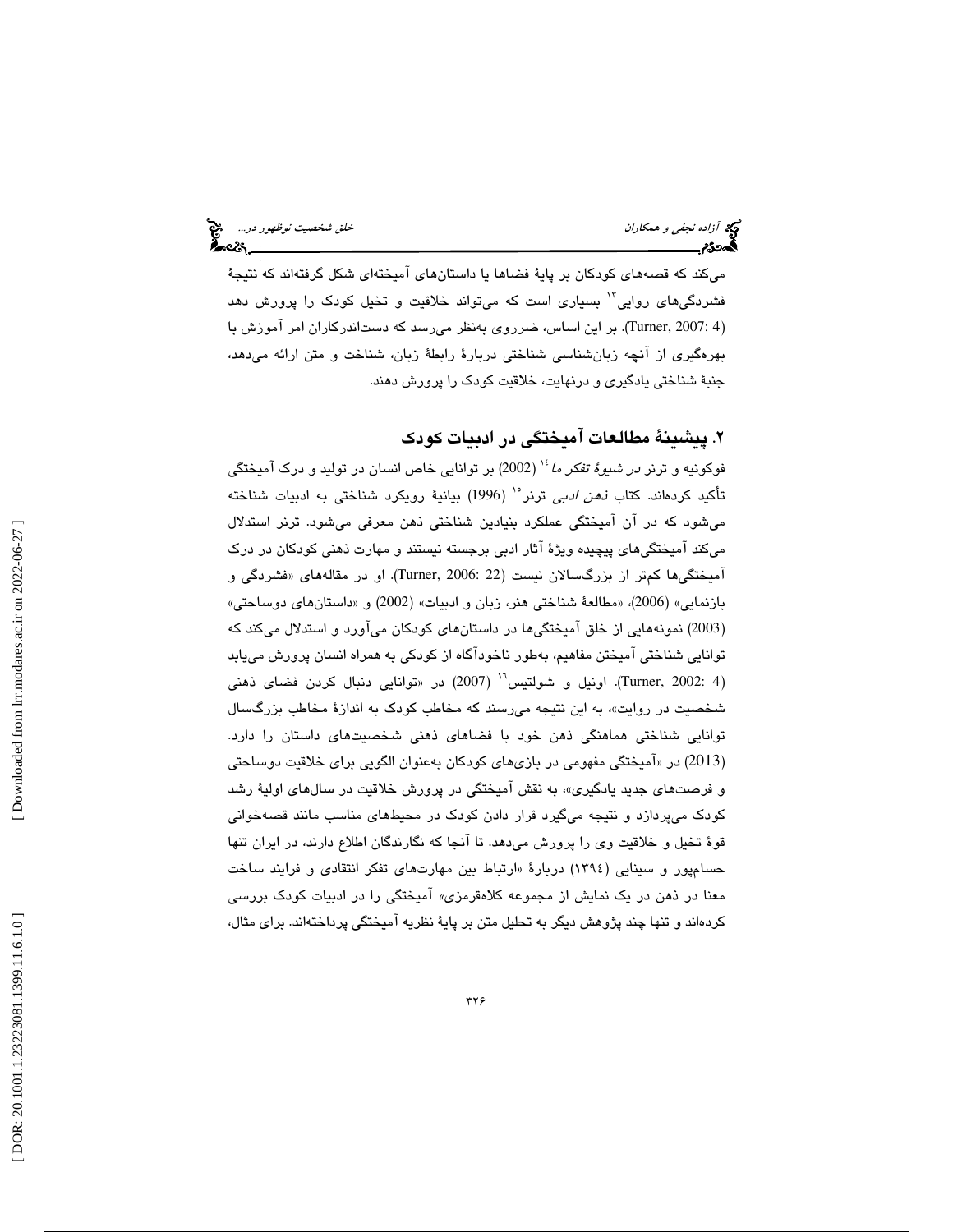پردل و همکاران (١٣٩٦) در «افرينش معاني پيدايشي در شعر سپيد بر پايهٔ نظريهٔ هم۱ميزي مفهومي» به توليد و درک معنا در چارچوب شعرشناسي شناختي<sup>۱۸</sup> پرداختهاند. اردبيلي و همکاران (١٣٩٤) در «پيوستگي معنايي متن از منظر نظريهٔ اميختگي مفهومي» نقش اميختگي در پیوستگی قصه را بررسی کردهاند. صادقی (۱۳۹۲) در «ادغام نوشتار و تصویر در متون ادبي بر اساس نظرية ادغام مفهومي» براي تبيين شكلگيري معناي متن متشكل از نوشتار و تصوير در ذهن خواننده از الگوي فوكونيه و ترنر بهره برده است.

 بهطور كلي، مقايسة پيشينة مطالعات در ايران و خارج از ايران روشن ميسازد كه اين نظريه در خارج از ايران بيشتر توجه پژوهشگران را به خود جلب كرده است و كاربرد ادبي و ظرفيت بالاي آن در بهدست دادن تحليلي شناختي از متون روايي، و بهويژه ادبيات كودك، فقط توجه پژوهشگران ايراني را به خود جلب نكرده است. اينها نشان ميدهد كه اين نظريه چنان كه بايد در داخل ايران بررسي نشده و فرصت زيادي براي پژوهش در اين حوزة خاص از زبانشناسي شناختي همچنان دستنخورده باقي است.

### 3 . مباني نظري

ريشة نظرية آميختگي در پژوهشهاي فوكونيه و ترنر قرار دارد كه بعدها با پژوهشگراني چون كولسون و اوكلي" (2000)، آلونسو `` (2003) و گريدي'` (1999) بسط يافت. نظريهٔ آميختگي از دو نگاه پيشين به معنيشناسي شناختي، يعني استعارة مفهومي و فضاهاي ذهني، مشتق ميشود. مسئلة اصلي نظرية آميختگي اين است كه ساخت معنا نوعاً شامل ادغام ساختاري است كه به ظهور معنايي فراتر از اجزاي سازندة خود منجر ميشود ( Evans 401 2006: ,Green(& . در تلاش براي تبيين فرايند معناسازي، فوكونيه و ترنر شبكههاي آميختگي را معرفي كردند كه سازوكاري براي نشان دادن چگونگي پيدايش ساختارها يا معناها*ی* نوظهور<sup>۲۲</sup> است.

#### 1ـ3 . شبكة آميختگي و معناي نوظهور

شبكة آميختگي دروندادهايي دارد و عناصر هر درونداد با عناصر درونداد ديگر با كمك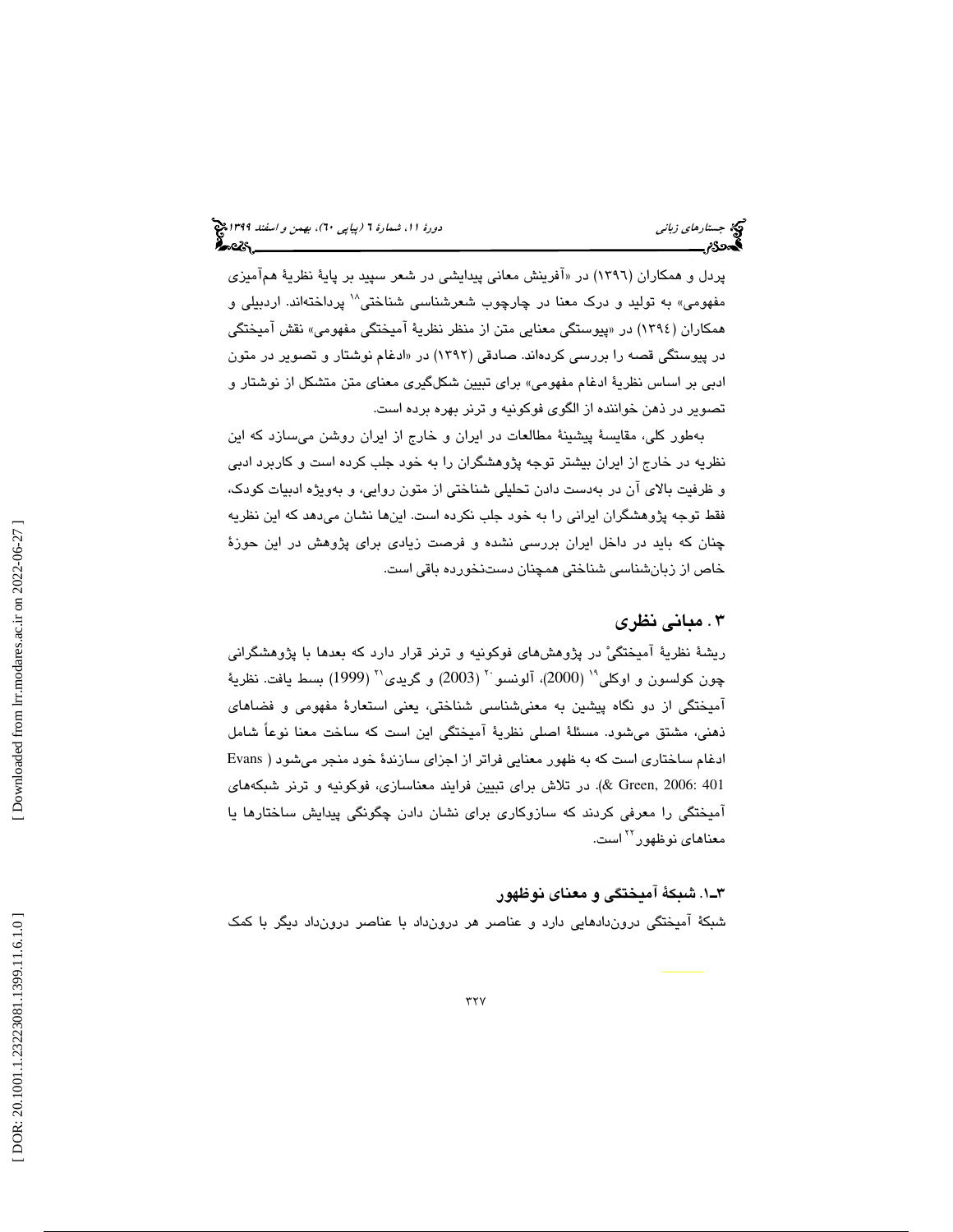نگاشتها<sup>۲۲</sup> مرتبط میشود. از این جهت، نظریهٔ آمیختگی با نظریهٔ استعارهٔ مفهومی همسو است. فوكونيه و ترنر با نگاه به نظريه فضاهاي ذهني پيشنهاد دادند واحدهاي معنايي كه يك شبكة آميختگي را ميسازند، بهجاي آنكه مانند استعارههاي مفهومي حوزههاي دانش باشند، فضاهاي ذهني هستند. تفاوت حوزههاي دانش با فضاهاي ذهني اين است كه حوزههاي دانش ساختارهاي دانشي ازپيشموجود نسبتاً ثابتي هستند، اما فضاهاي ذهني ساختارهاي موقتياند كه طي فرايند معناسازي خلق ميشوند. فوكونيه فضاهاي ذهني را «ساختهاي نسبي»اي تعريف ميكند كه «به هنگام فكر كردن و صحبت كردن به وجود ميآيند و برشي ظريف از گفتمان و ساختارهاي دانشي بهدست ميدهند» (11 1997: ,Fauconnier(. در شبكة آميختگي دو ( يا چند) فضاي درونداد بهوسيلهٔ فضايي عام<sup>٢٤</sup> با يكديگر ارتباط پيدا ميكنند. اطلاعات انتزاعي فضاي عام براي فضاهای درونداد مشترک است. عناصر فضای عام با عناصر همارز°<sup>۲</sup> هریک از فضاهای درونداد نگاشت پيدا ميكند و نگاشت شناسايي عناصر همارز را تحريك ميكند. ويژگي تمايزدهندهٔ ديگر شبكهٔ آميختگي وجود فضاي چهارمي به نام فضاي آميخته<sup>71</sup> است كه ساختار نوظهور را دربر دارد. فضاي آميخته عناصر خود را از هردو درونداد ميگيرد (اين ارتباط با نقطهچين نشان داده ميشود)، اما فراتر ميرود و ساختاري افزودهشده را فراهم ميكند كه سبب ميشود ساختار فضاي آميخته در هيچيك از دروندادها نباشد.



انگارهٔ ۱: شبكهٔ آمیختگی پایه (46 :Fauconnier & Turner, 2002) **Figur 1:** Basic blending network (Fauconnier & Turner, 2002: 46)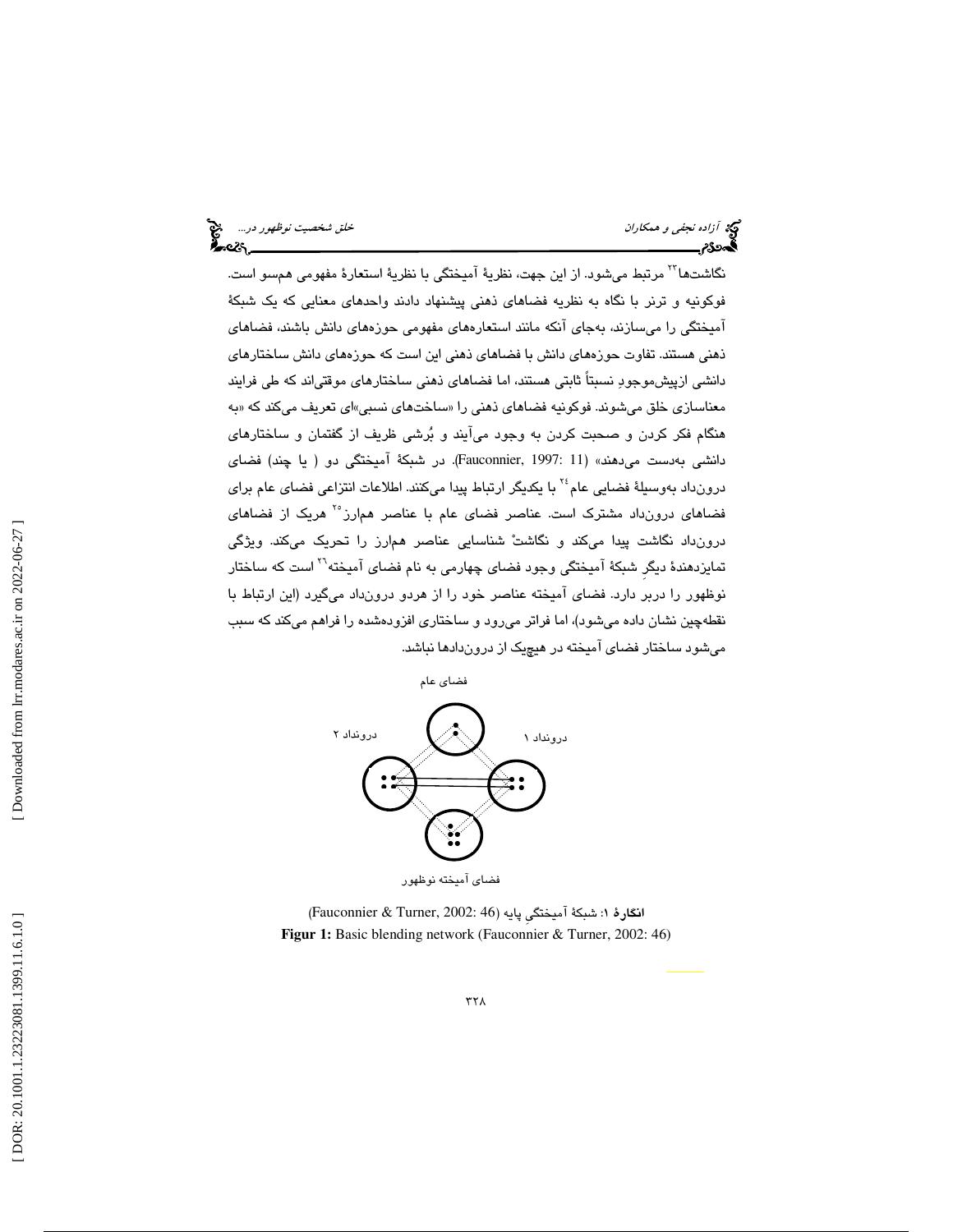بر اين اساس، فوكونيه و ترنر نشان دادند معناسازي ذهن انسان همانند آنچه در استعارههاي مفهومي رخ ميدهد، تنها بر اساس فرافكنيهاي مفهومي ساده مانند ساختاربندي يك حوزه بر اساس حوزة ديگر صورت نميگيرد؛ يا همانند آنچه در نظرية فضاهاي ذهني رخ ميدهد، تنها بر اساس ايجاد روابط بين عناصر همارز نيست.

يكي از ادعاهاي معناشناسان شناختي، بهويژه آنان كه در نظرية استعارة مفهومي متمركز بودهاند، اين است كه تخيل انسان نقش بسيار مهمي در فرايندهاي شناختي دارد و محوريت انسان بودن بر اساس تخيل است (400 2006: ,Green & Evans(. اين موضوع به كمك شبكههاي آميختگي مفهومي تبيين شد.

#### 2ـ3 . سازوكارهاي آميختگي

نگاشت بين عناصر همارز در شبكة آميختگي بر اساس سازوكارهاي اصلي زير انجام ميگيرد:

ف**رافكنی انتخابی<sup>70</sup>: عنا**صر همنگاشت (كه با خطوط پیوسته نشان داده میشوند) با فرافكني انتخابي وارد فضاي آميخته ميشوند؛ يعني تمام ساختار فضاهاي درونداد به فضاي آميخته فرافكن نميشود، بلكه تنها اطلاعات نگاشتشده فرافكن ميشوند. بيشترِ اطلاعات موجود در ساختار دروندادها، نامرتبط و حتي ناسازگار با معني نوظهور در حال شكلگيري است. پس، اين اطلاعات در فضاي آميخته فرافكن نميشوند. فرافكني انتخابي دليلي بر اين امر است كه چرا كاربران متفاوت زبان و يا حتي يك كاربر واحد در موقعيتهاي مختلف براي دروندادهاي يكسان آميختگيهاي متفاوت خلق ميكنند.

**تركيب**"، **تكميل" و پرداخت** ": تركيب شامل همنهش كردن و تركيب عناصر از دروندادهاي متفاوت است. تكميل، استنتاج طرحوارهاي است كه شامل بازپسگيري ناآگاهانه و مداوم قال بهاي پيشزمينهاي ميشود. پرداخت، فرايندي پويا و مداوم است كه ساختار توليدشده را براي فضاي آميخته منحصربهفرد ميكند و مستلزم شبيهسازي ذهني/ فيزيكي رويدادها/ مفاهيم است (379 :Fauconnier & Turner, 2002; Turner, 2007).

**واپسفكنی**": ساختاری كه در فضای آمیخته ساخته میشود به فضاهای درونداد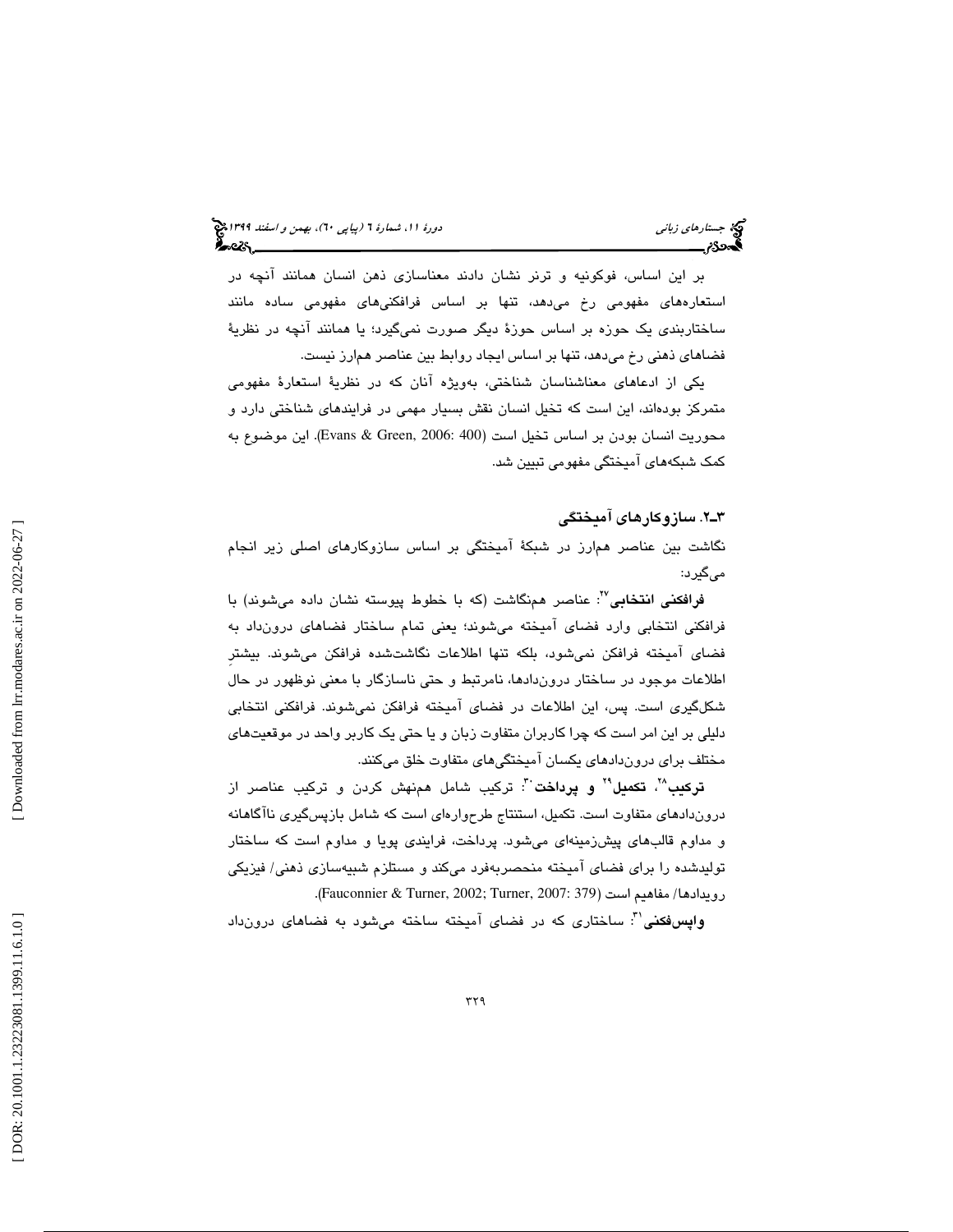فرافكن و باعث تغيير آنها ميشود. از اين رو، هرچند شبكههاي آميختگي در پاسخ به نيازهاي معناسازي فعلي شكل ميگيرند، فضاهاي آميخته ميتوانند در صورت برجسته و مفيد بودن، در يك فرهنگ يا جامعة زباني قراردادي شوند. آميختگي (حيوانات سخنگو) يكي از اين آميختگيهاست. ترنر در ذهن ادبي ( 1996) مشاهده كرد حيوانات سخنگو آميختگيهاي پيچيده و سطح بالايي را نشان ميدهند كه در داستانهاي عامة سراسر دنيا مشاهده و ثابت شدهاند. اين نوع خاص از آميختگي روشن ميسازد چگونه آميختگي به قراردادی شدن میانجامد؛ ضرورتی ندارد ذهن انسان هربار که داستانی از حیوانات سخنگو میخواند، فضای آمیختهٔ جدیدی از «حیوان سخنگو» بسازد. ما در ذهن خود یک فضای اميختهٔ طرحوارهاي براي «حيوانات سخنگو» داريم كه در فرهنگ ما قراردادي شده و پيوسته در حال تقويت و تغيير است.

م<mark>قیاس انسانی" و روابط حیاتی": آمیختگی مفهومی با ساده کردن پیچیدگی،ها در حد</mark> و اندازه مقياس انساني، امكان درك و فهم بهتر را فراهم ميآورد. مثلاً اگر دربارة فرضية تكامل بگوييم «دايناسورها ساعت ده بعدازظهر ديده شدند و ده و پانزده دقيقه منقرض شدند. نخستيها پنج دقيقه به بامداد ظاهر شدند، انسانها ساعت دوازده شب نمايان شدند ، » نمونهاي از ساده كردن پيچيدگيها مطابق با معيارهاي انساني داريم. اين امكان با فشردهسازي ساختار پخششده (بيش از 6/4 ميليارد سال تكامل) در يك ساختار فشردهتر و كمتر پيچيده ( 24 ساعت شبانهروز) بهدست ميآيد. روابط حياتي عناصر همارز را در فضاهای درونداد به يکديگر ربط داده و روابط برونفضايي<sup>،۳</sup> میسازد. اين رابطهٔ فشردهشده بهصورت رابطهاي درونفضايي<sup>5</sup> در فضاي آميخته ظاهر ميشود. فوكونيه و ترنر (2002) روابط حياتي زمان، مكان، تغيير، بازنمايي، قياس، جزبهكل، نقش ـ ارزش و علت ـ معلول را شناسايي كردهاند.

#### 3.ـ3 طبقهبندي شبكههاي آميختگي

بسته به نوع روابط بين فضاهاي آميختگيها و نگاشت بين عناصر و قالبها انواع شبكههاي داريم ( ,Turner & Fauconnier <sup>36</sup> آميختگي ساده، آينهاي، تكساحتي، دوساحتي و چندگانه 2008 ;2002). 1 . ساده: دو درونداد دارد كه يكي داراي قالب نقش و ديگري داراي ارزش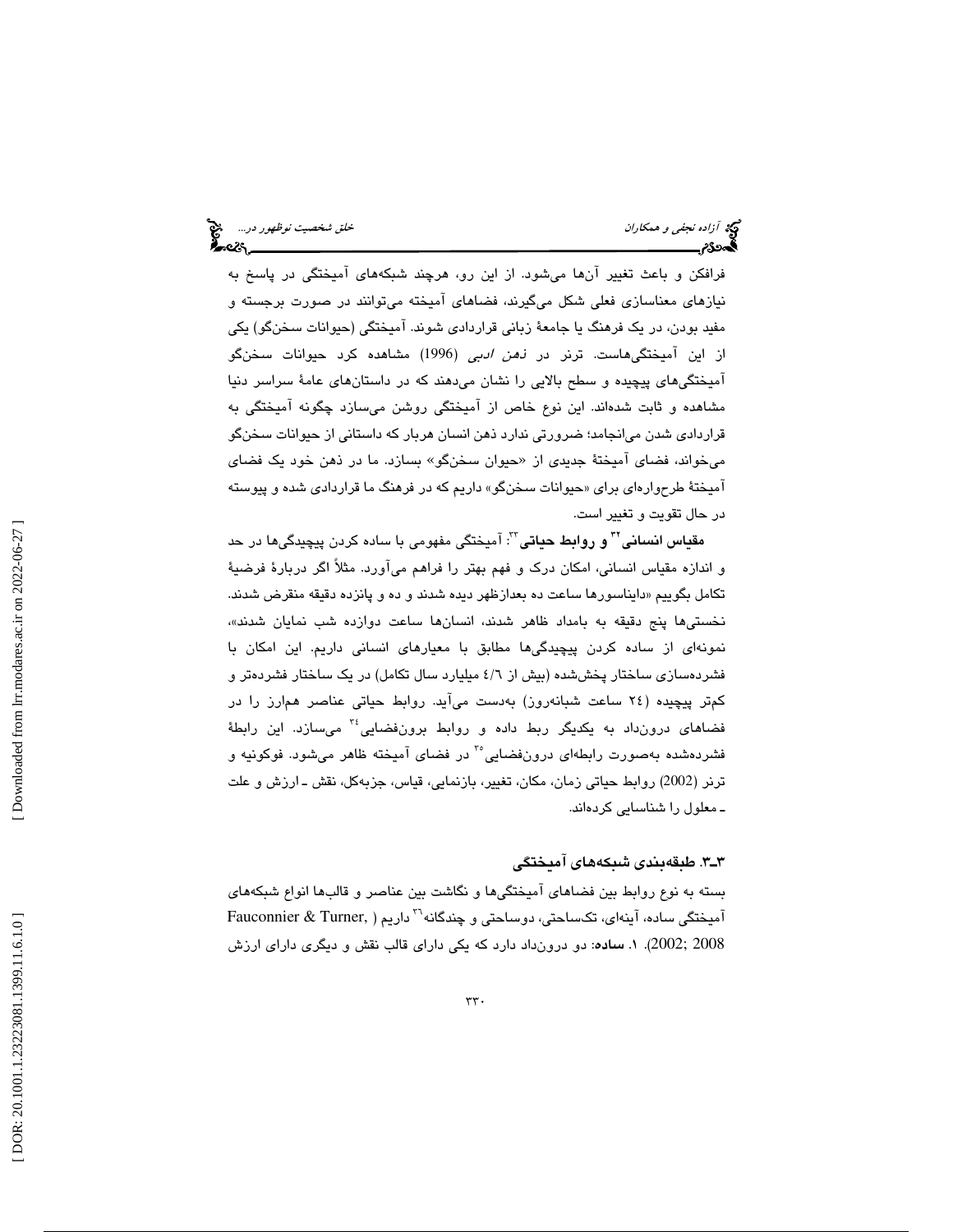است. فضاي آميخته با همين يک قالب و با فشردهسازي رابطهٔ برونفضايي نقش ـ ارزش ساختاربندي مي شود، ۲. آ**ينهاي**: دو درونداد قالب يكسان دارند و فضاي آميخته با اين قالب يكسان ساخته ميشود، ٣. **تكساحتي**: هر درونداد قالب مخصوص خود را دارد و تنها يكي از قالبها فضای آمیخته را میسازد، ٤. **دوساحتی**: هر درونداد قالب مخصوص به خود دارد و فضاي آميخته با ساختار هر دو قالب ساخته ميشود. گاهي فضاي آميخته شامل ساختاری از دروندادها میشود که با یکدیگر ناسازگار هستند و باعث «تصادم» در فضای نوظهور ميشود. اين شبكهها بسيار نوآورانه هستند و استنتاجهاي خلاقانه بهوجود میآورند، ۰. **چندگان**ه: آمیختگی بیش از دو درونداد دارد و یا فضای آمیختهای درونداد آميختگيهاي ديگر شده است .

## . تحليل داده ها 4

در اين قسمت فضاهاي ذهني دروندادي كه شخصيتهاي اصلي هر داستان را خلق كردهاند، شناسايي ميشوند و شبكة آميختگي مربوط به هر شخصيت بازنمايي ميشوند.

# 1ـ4 . بازنمايي و تحليل آميختگيهاي مفهومي داستانهاي پاية اول ابتدايي (*فارسی اول دبستان*، صص۱۰۱–۱۰۲: داستان لاکپشت و مرغابیها)

خلاصة داستان: دو مرغابي و يك لاكپشت در آبگيري زندگي ميكنند. با خشك شدن آبگير مرغابيها تصميم به مهاجرت ميگيرند. لاكپشت ميخواهد او را نيز ببرند. مرغابيها ميگويند تو نميتواني بيايي، چون پرواز نميكني. لاكپشت ناراحت ميشود. مرغابيها فكر ميكنند و از او ميخواهند دو سر يك چوب را با دهان بگيرد و دهان خود را باز نكند. كلاغ و جغد لاكپشت را مسخره ميكنند. لاكپشت براي پاسخ دهان باز ميكند و از آسمان به زمين ميافتد.

#### آميختگي شخصيت «مرغابي سخنگو»

مشهودترين اميختگيهايي كه در شخصيتهاي اين قصه ديده ميشود، اميختگي «مرغابي سخنگو»، «لاكپشت سخنگو»، «جغد سخنگو» و «كلاغ سخنگو» است كه نمونههايي از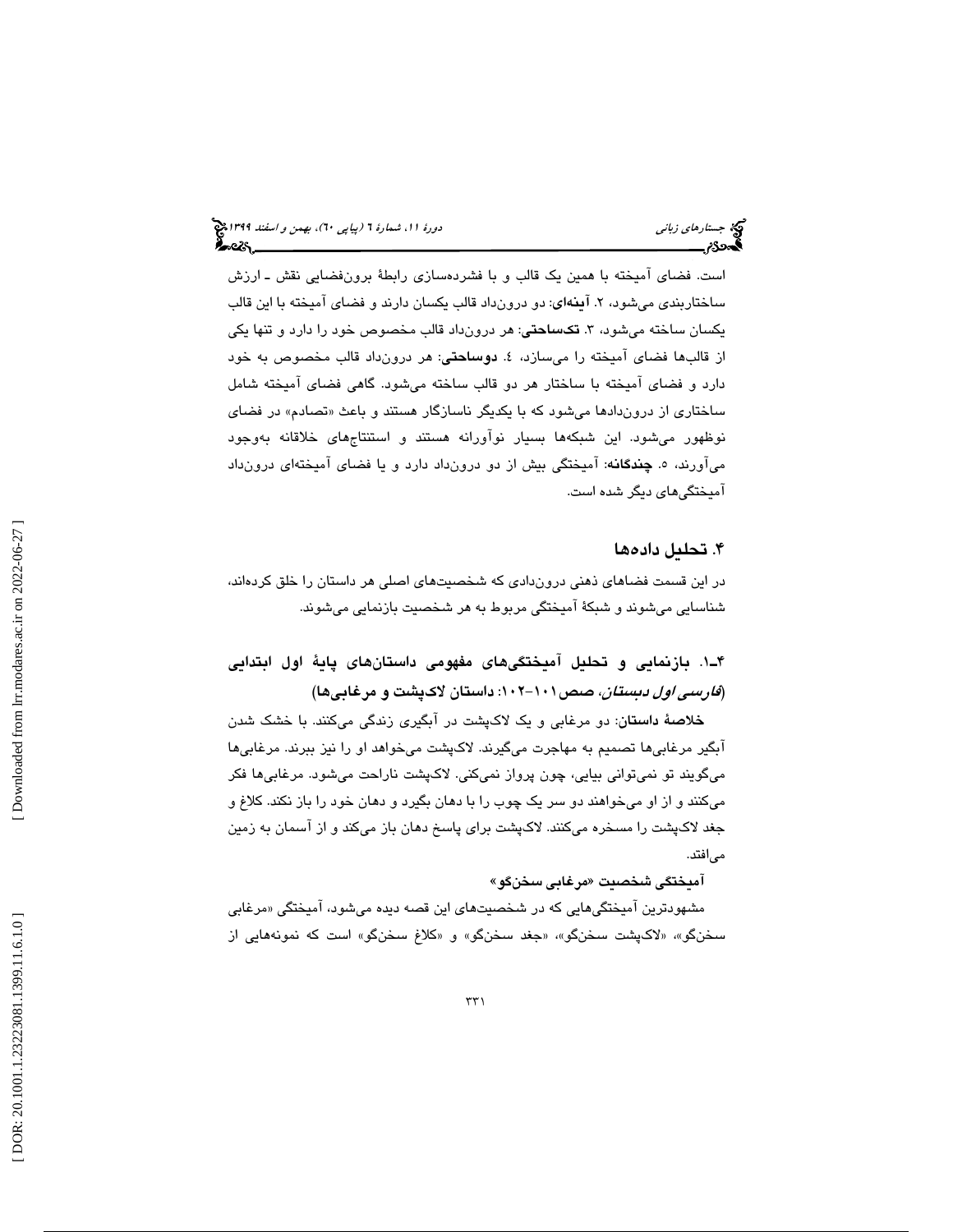امیختگی قراردادیشدهٔ «حیوانات سخنگو» هستند. بنابراین، انگارهٔ امیختگی برای همه انها به یک صورت خواهد بود، که ما ادغام فضا*های* ذهنی «مرغابی سخنگو» را برای نمونه شرح و تفسير ميكنيم. آنچه كودك، بهمنزلة خوانندة قصه، از مرغابي سخنگو در ذهن تصويرسازي ميكند، موجودي است كه مانند مرغابي پرواز ميكند، ولي مانند انسان حرف ميزند. درنتيجه، امري خلافواقع در ذهن وي در حال شكلگيري است. ذهن، در اين مرحله، بايد دست به استنتاج بزند و تنها از راه آميختگي بين دو فضاي درونداد است كه ميتواند امر خلافواقع «مرغابي سخنگو» را درک کند. اين وضعيت، شبکهاي از اميختگي را بهوجود مياورد که دو فضاي درونداد دارد: «مرغابي» و «انسان». فضاي عام نيز شامل اطلاعات طرحوارهاي هر دو درونداد است كه نگاشت و درنتيجه ارتباطهاي بينفضايي عناصر همارز در دو درونداد را تحريك ميكند (اين ارتباطها را با خطوط پيوسته نشان دادهايم). سپس، بين عناصر همنگاشت فرافكني انتخابي رخ ميدهد (اين ارتباطها را با خطوط ناپيوسته نشان دادهايم) و فضاي آميخته «مرغاب*ی* سخ*ن*گو» را میسازد.



ا**نگارهٔ ۲**: شبکهٔ آمیختگی «مرغابی سخنگو» **Figure 2**: Blending network of 'the Speaking Duck'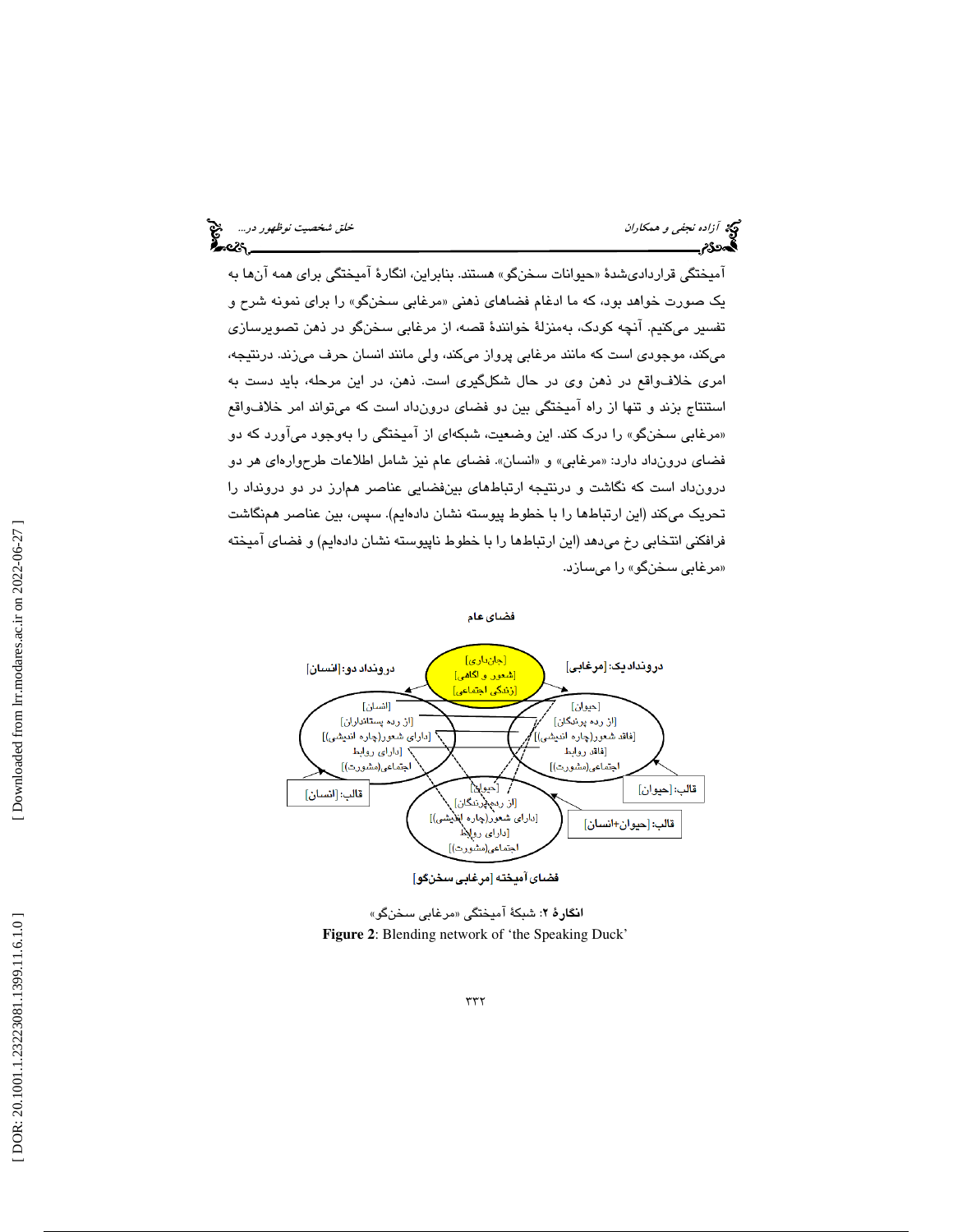برای رسیدن به معنای نوظهور در فضای امیخته انگارهٔ ۲، نخستین فرایندی که رخ ميدهد فرافكني انتخابي است. آنچه اهميت دارد اين است كه تمامي اطلاعات موجود در فضاهاي درونداد فرافكن نميشود. براي مثال، اطلاعات مربوط به نوع خوراك مرغابي و انسان، شيوة توليدمثل آنها، زيستگاه آنها و غيره فرافكن نميشود. بلكه، تنها اطلاعاتي نياز به فرافكنی دارند كه برای تكمیل استنتاج ذهنی كافی باشند؛ مثلاً قالب «انسان بودن» یا عنصر «زندگی اجتماعی»، که پیشنیاز سخن گفتن است، فرافکن میشوند. در مرحلهٔ بعد، ساختاری كه بهطور انتخابي در فضاي آميخته فرافكن شده است، تركيب و تكميل ميشود. فرايند تركيب عناصر فرافكنشده از درونداد «مرغابي» را با عناصر فرافكنشده از درونداد «انسان» همنشین میکند. استنتاج طرحوارهای و بازپسگیری نااگاهانه و مداوم قالبهای پيشزمينهای در مرحلهٔ تکمیل، ساختار جدید «حیوان+انسان» را به فضای امیخته اضافه ميكند. درنهايت، فرايند پويا و فعالِ پرداخت، ساختار توليدشده را براي فضاي آميخته منحصربهفرد میكند و قالب «حیوان+انسان» را كه دارای معنای نوظهور است، خلق میكند. اين آميختگي، دو ساحتي است؛ چرا كه فضاي نوظهور هم قالب انساني و هم قالب حيواني دارد، كه آنها را از هردو درونداد گرفته است.

اميختگى شىخصيت «مرغابىھاى دورانديش»

آميختگيهاي ديگري كه بهمرور در اين داستان در ذهن كودك شكل ميگيرد، آميختگيهايي است كه ويژگيهاي عقلاني، عاطفي و حسي انسان را به حيوان نسب ميدهد. امیختگیهای «لاکپشت غمگین»، «مرغابیِهای دوراندیش»، «لاکپشت بیفکر»، «جغد متعجب» «و كلاغ متعجب » نمونههايي از اين نوع آميختگيها هستند كه ذهن كودك را به چالش میكشد. برای نمونه، امیختگی «مرغابی۱مای دوراندیش» را شرح و تفسیر میكنیم: روشن است كه مرغابيهاي دورانديش، همان مرغابيهاي سخنگويي هستند كه ذهن كودك پيش از اين از عهده استنباط و در نتيجه مفهومسازي آن برآمده بود. ايوانز و گرين ( 2006:363) ميگويند:

امیختگی «حیوانات سخنگو» روشن میسازد که چگونه امیختگی میتواند منجر به قراردا*دی* شدن گردد؛ ضرورتي ندارد ذهن انسان هربار كه داستاني دربارة حيوانات سخنگو ميخواند يا فيلمي دربارهٔ انها ميبيند، فضاي اميخته جدي*دي* از «حيوان سخنگو» بسازد. ما در ذهن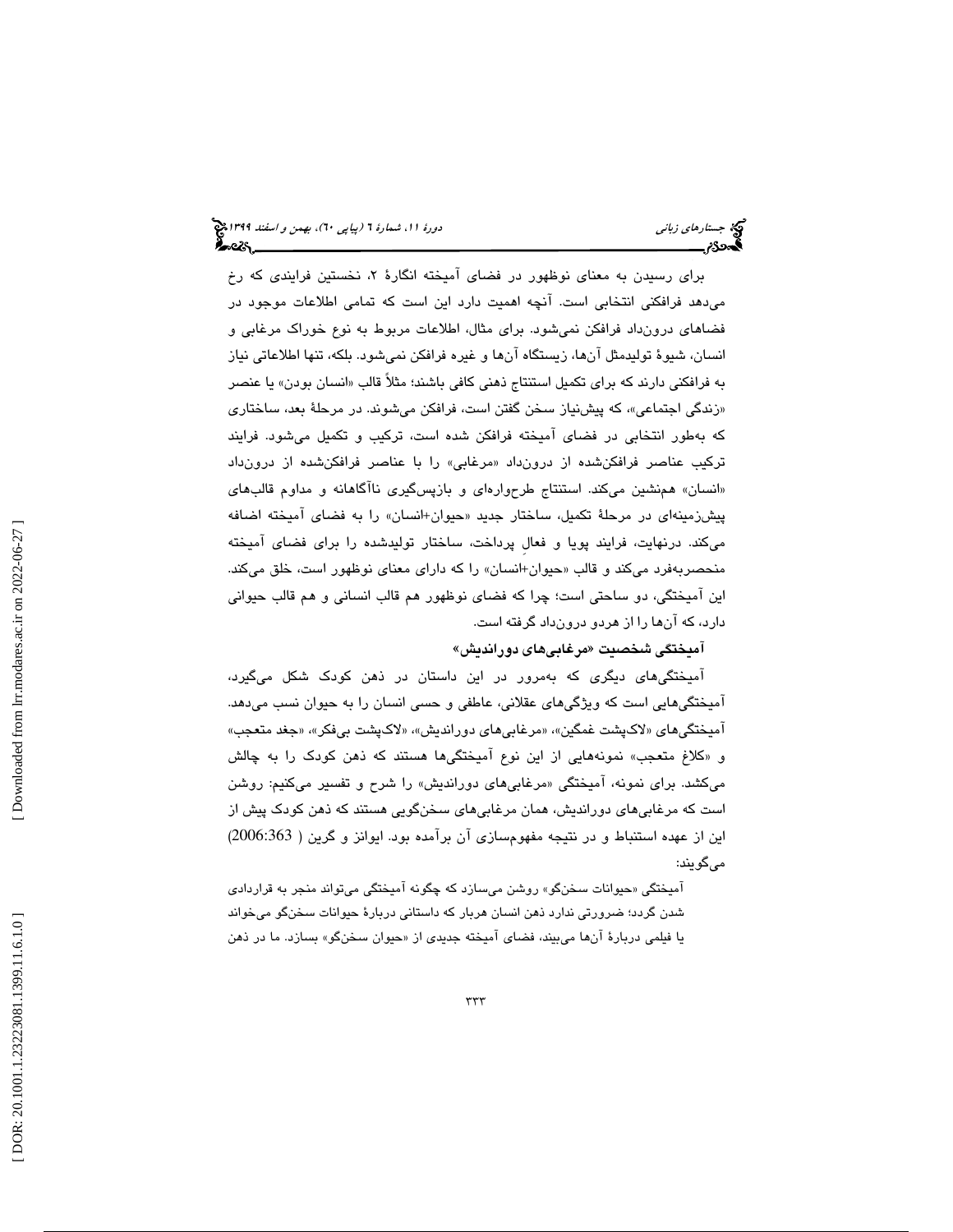آزاده نجفي و همكاران خلق شخصيت نوظهور در...

خود يک فضاي اميختۀ طرحوارهاي براي «حيوانات سخنگو» داريم که در فرهنگ ما قراردادي شده و پيوسته درحال تقويت و تغيير است.

شايد بتوان منظور از اين تقويت و تغيير پيوسته را خلق معناهاي نوظهوري مانند «مرغابی۱می دوراندیش» در قصهها دانست که در انها حیوانات علاوه بر سخن گفتن، پيوسته ويژگيهاي ديگر انساني را نيز به همراه خود در ذهن خواننده تصويرسازي ميكنند. ازلحاظ نظري، اين قراردادي شدن نتيجة فرايند واپسفكني است كه در آن دروندادها توسط فضاي آميخته دچار تغيير ميشوند. پس، ساير آميختگيهايي كه ويژگيهاي انساني را به حيواني سخنگو نسبت ميدهد، حاصل واپسفكني فضاي نوظهور حيوانات سخنگو به فضا*ی* درونداد «حیوان» است.

همانطوركه از اين آميختگيها مشهود است، فضاهاي ذهني ساختارهايي موقتي هستند كه در طي فرايند پوياي ساخت معنا خلق ميشوند. به اين معني كه در جريان معناسازي در داستاني كوتاه مانند داستان حاضر، پيوسته فرايند آميختگي باعث ميشود تصويرها و درنتيجه معناهاي جديدي از شخصيت داستان در ذهن كودك، بهعنوان مخاطب، شكل گيرد. كودك در ابتداي قصه شخصيتي را در ذهن خود تجسم ميكند كه حرف ميزند و هرچه بيشتر در فضاي روايي داستان قرار ميگيرد، در مييابد كه اين حيوان سخنگو ميتواند فكر كند، ناراحت شود، تعجب كند و جز اينها. مهمتر اينكه، اين ويژگيها در داستانهاي مختلف دچار تغيير، بازآفريني يا حذف ميشوند.

 2.ـ4 بازنمايي و تحليل آميختگيهاي مفهومي داستانهاي پاية دوم ابتدايي (*فارسي دوم دبستان*، صص ٩٩-١٠٠: داستان عمونوروز)

خلاصة داستان: پيرمرد از بالاي تپهها به شهر ميرسد. عمونوروز، هر سال، روز اول بهار ميآيد و تاجايي كه وقت دارد به همه سر ميزند و بعد به خانة خواهرش، ننهسرما، ميرود. پيرزن هرسال قبل از رسيدن او خوابش ميبرد. پيرمرد خواهرش را در همان حالت خواب ميبيند و از خانة او ميرود.

آميختگی شخصيت «عمونوروز» / «ننهسرما»

عمونوروز، در اين داستان، پيرمردي است كه از راه دوري ميآيد و به ملاقات خواهر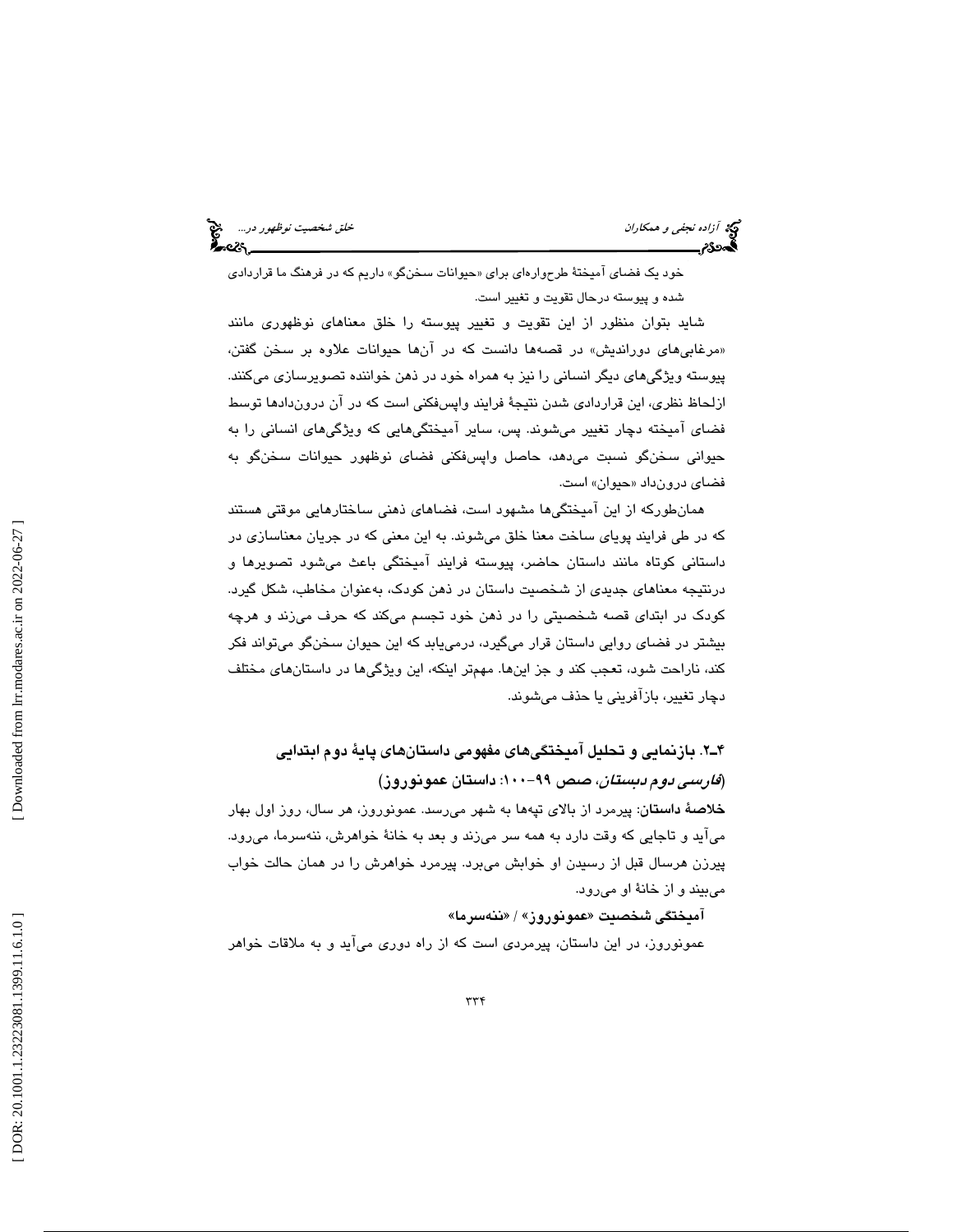پيرش، ننهسرما، ميرود. عمونوروز و ننهسرما بهترتيب استعاره از فصل بهار و زمستان هستند و ملاقات اين دو با يكديگر استعاره از تغيير فصل است. فضاهاي ذهني جديدي كه نويسنده از فصلها و تغيير فصلها در ذهن كودك باز ميكند، تأملبرانگيز است.

عمونوروز در فرهنگ ما، شخصيتي است كه آمدن فصل بهار و نوروز را خبر ميدهد. يعني در معناي ضمني خود مفهوم فصل و گذر زمان دارد. ازطرفي، عمونوروز تداعيكنندة شخصيتي است كه ازلحاظ عاطفي بر رابطهاي نزديك دلالت دارد و تداعيكنندة مصداق «عمو» در جهان خارج است. از همین رو، فضای نوظهور «عمونوروز» را میتوان حاصل امیختگی سه دروندادِ «فصل»، «عمو» و «نوروز» دانست. دروندادهای اول و دوم، یعنی «فصل» و «نوروز»، مفاهیم انتزاعی هستند و درونداد سوم، یعنی «عمو»، یک مفهوم عینی است كه مصداق ان را در جهان خارج ميبينيم. ازطرف ديگر، «فصل» و «نوروز» بعد زماني دارند، ولي «عمو» داراي بعد زماني نيست، اما ميتوان گذر زمان را در مصداق عيني ان بهمنزلة يك انسان، بهصورت گذر عمر و پير شدن، مشاهده كرد. جالب آنكه در متن داستان، عمونوروز پيرمرد*ی* است كه به پير شدن خود اذعان دارد و با خود میگويد «من ديگر خيل*ی* پير شدهام»! از همين رو، عنصر «داراي بُعد زماني و شروع و پايان مشخص» را در فضاي هر سه درونداد قرار دادهايم. عنصر ديگري كه نقش مهمي در معناسازي اين معناي نوظهور دارد، «معناى ضمني خاص» استنباطشده از درونداد «عمو» است. واژهٔ عمو، دستکم در فرهنگ ما، بار عاطفي مثبتي را در ذهن تداعي ميكند كه با اضافه شدن درونداد «عمو» به شبكة آميختگي، اين بار عاطفي مثبت در فضاي آميخته نيز اضافه ميشود. بهنظر ميرسد رويداد نوروز نيز در معناي غالب خود معناي ضمني مثبت (در بيشتر موارد و براي بيشتر افراد) را به همراه دارد. از اين رو، عنصر «معناى ضمني خاص» را در فضاى دروندادهاى «نوروز» و «عمو» وارد كردهايم.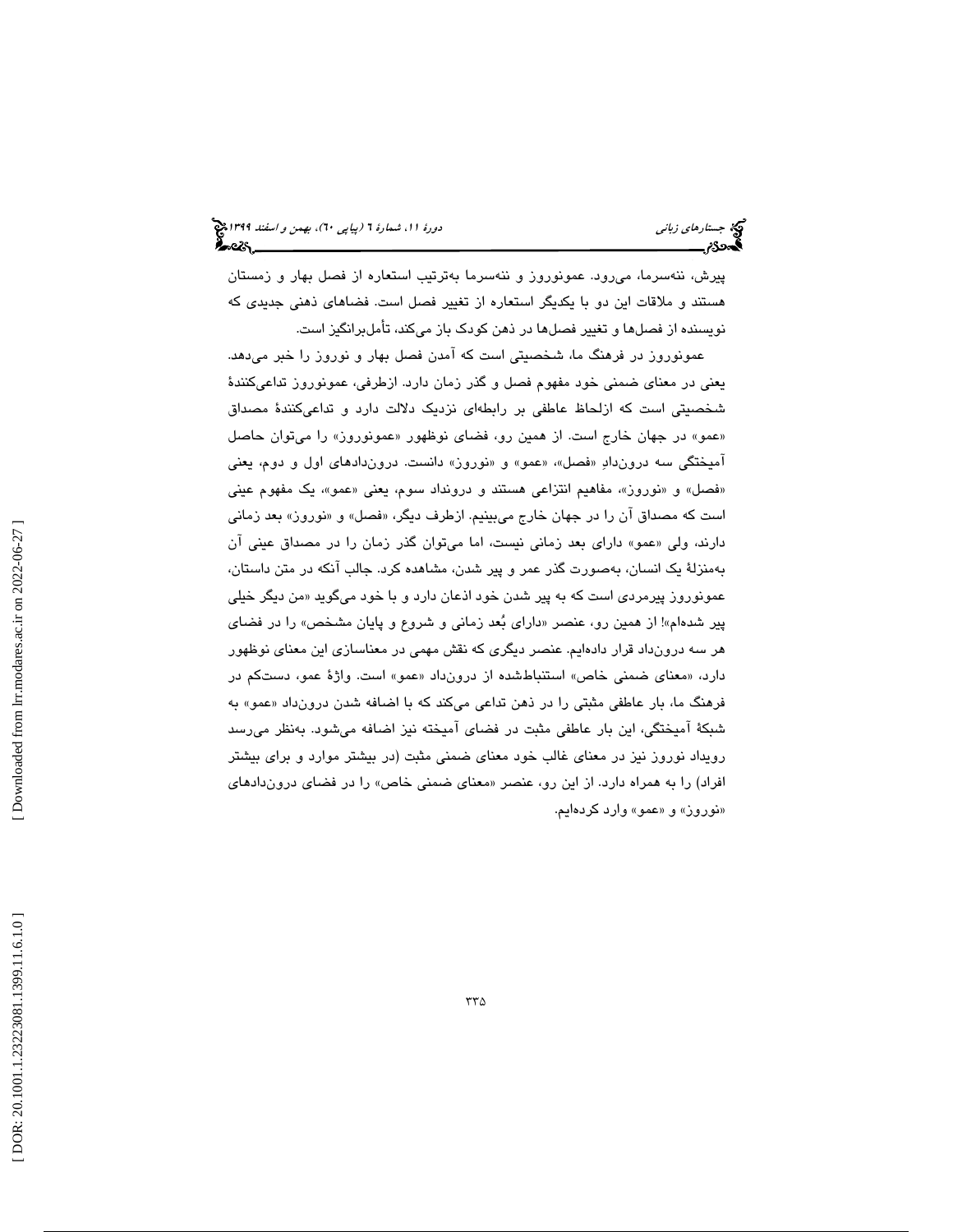

ا**نگارهٔ ۳**: شبكهٔ آمیختگی «عمونوروز» **Figure** 3 Blending network of ' Amou Nowrouz'

در شکلگیری امیختگی «عمونوروز»، رابطهٔ حیاتی «نقش ـ ارزش» نقش مهمی دارد. فشردهسازی حاصل از رابطهٔ برونفضایی «نقش ـ ارزش» منجر به «یکی شدن» در فضای امیخته میشود. نقش «عمو» و ارزش «نوروز» از دو درونداد متفاوت، به كمک رابطهٔ برونفضايي «نقش ـ ارزش» فشردهسازي شده و با ايجاد رابطهٔ درونفضايي «يكي شدن»، موجوديت واحد «عمونوروز» را در فضا*ی* اميخته بهوجود اورده است. همچنين، رابطهٔ حیاتی «بازنمایی» نیز نقش عمدهای داشته است. رابطهٔ برون فضایی «بازنمایی» یک موجوديت يا يك رويداد را به موجوديت يا رويدادي ربط ميدهد كه نمايندة آن است، اما ممكن است از نوع ان نباشد. در اينجا، رويداد «فصل» و «گذر فصلها» به كمک موجوديتهاى «عمو» و «ننه» كه از نوع فصل نيستند، بازنمايي شده است.

 [\[ DOR: 20.1001.1.23223081.1399.11.6.1.0](https://dorl.net/dor/20.1001.1.23223081.1399.11.6.1.0) ] [\[ Downloaded from lrr.modares.ac.ir on 20](https://lrr.modares.ac.ir/article-14-10748-fa.html)22-06-27 ] Downloaded from lrr.modares.ac.ir on 2022-06-27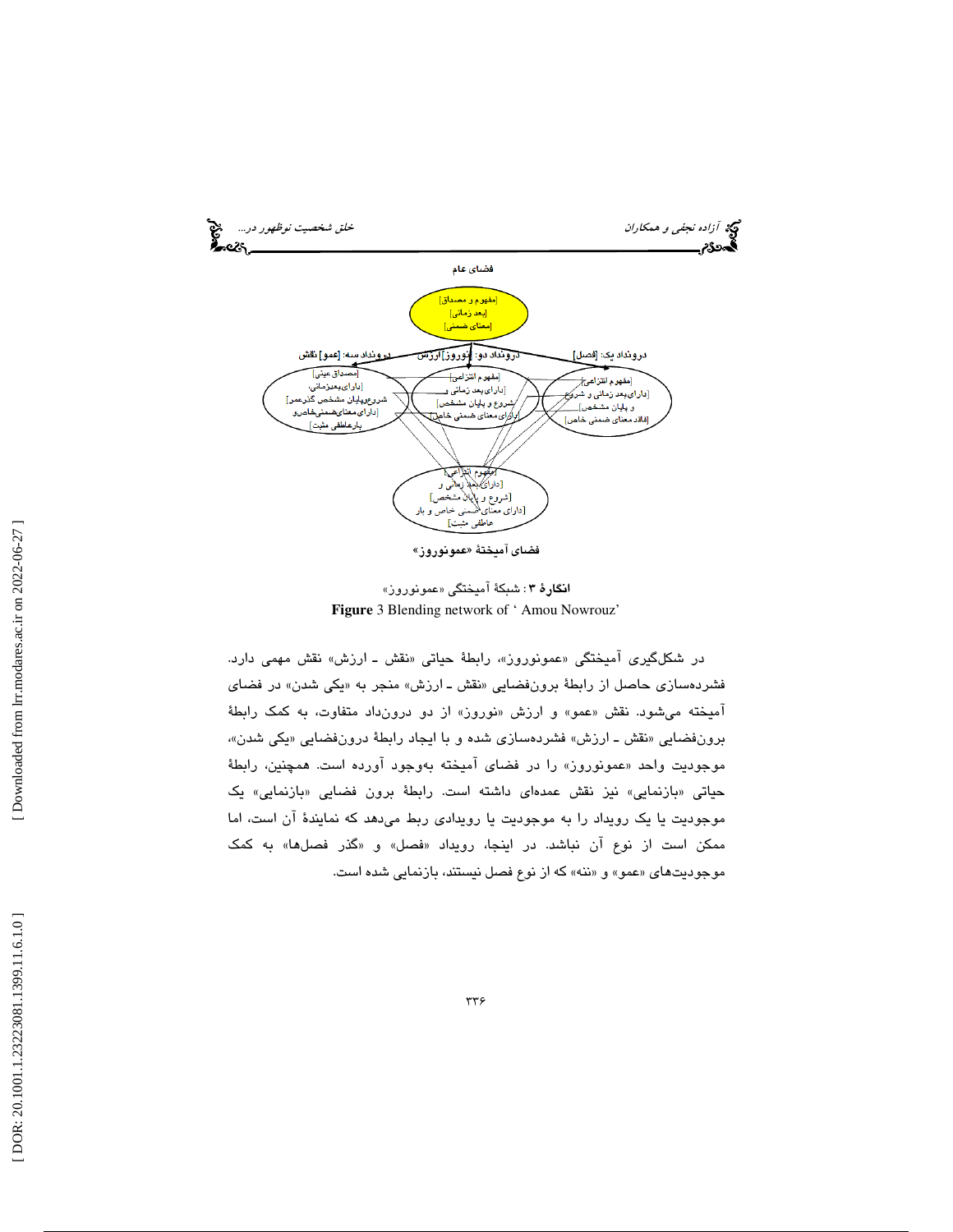3ـ4 بازنمايي و تحليل آميختگيهاي مفهومي داستانهاي پاية سوم ابتدايي (فارسي سوم *ابتدايي، صص ۶۰-*۶۳: داستان پريكوچولو) <mark>خلاصهٔ داستان</mark>: پریکوچولو با مادرش در آسمان زندگی میکند و چون بال ندارد نمیتواند به زمين بيايد. يك روز از مادرش ميخواهد او را به زمين ببرد. مادر يك سر تكه ابري را به بال خودش و سر ديگر را به پاي پري ميبندد. نخ از پاي پريكوچولو باز ميشود و پري گم ميشود. در پايان، پريكوچولو با رنگينكمان به آسمان برميگردد.

آميختگي شخصيت « پريكوچولو »

تفاوت بارز شبكهٔ اميختگی «پریکوچولو» با شبکههای اميختگی پايههای پيشين، فضاهايي است كه بهعنوان درونداد براي آن انتخاب شده است. درونداد اول اين آميختگي «موجودات خیالی» و درونداد دوم ان «انسان» است، یعنی خلاف امیختگیهای قبلی، در اينجا به موجودات خيالي ويژگيهاي انساني داده شده است.

در اين داستان، پريكوچولو موجودي است كه حرف ميزند، پرواز ميكند، در آسمان زندگي ميكند، از رنگينكمان بالا ميرود، به اصول اخلاقي پايبند است، مادر دارد و غيره. يعني موجودي است كه ويژگيهاي انساني دارد، اما انسان نيست. كودك، بهعنوان مخاطب، كودكي شبيه به خود را ميبيند كه تواناييهايي فراتر از او دارد. ازنظر شناختي، درك چنين مفهومي مستلزم آميختگي است، چراكه امري خلافواقع در حال وقوع است. يكي از دروندادهای این امیختگی، «انسان» است که با درونداد دیگری که موجودی غیرواقعی است، ادغام شده و موجوديت جديد «پریکوچولو» را خلق کرده است. عناصر درون،داد «انسان» و «موجودات خيالي» با كمک طرحوارههايي چون «خيال»، «واقعيت»، «ديده شدن»، «مراحل رشد»، «روابط خانوادگي»، «جنسيت»، «سخنگفتن»، «اصول اخلاقي»، «روابط عاطفي» «و محل زندگي » كه فصل مشترك دروندادهاي اين آميختگي است، همنگاشت شده و با فرايند تركيب، به فضاي آميخته فرافكن ميشوند. فرافكني انتخابي نقش مهمي در اين آميختگي دارد، زيرا تنها بايد عناصر همارز را فرافكن كند، در غير اينصورت، در فضاي اميخته علاوه بر «پرىكوچولو» «هر» موجود خيالى يا افسانهاى ديگرى نيز ممكن است ساخته شود. مثلا،ً پري كوچولوي قصة ما بال دارد، اما دندانهاي تيز ندارد؛ توانايي فراانساني دارد، اما جايي را آتش نميزند؛ قدرت دارد، اما كسي را اسير نميكند و غيره.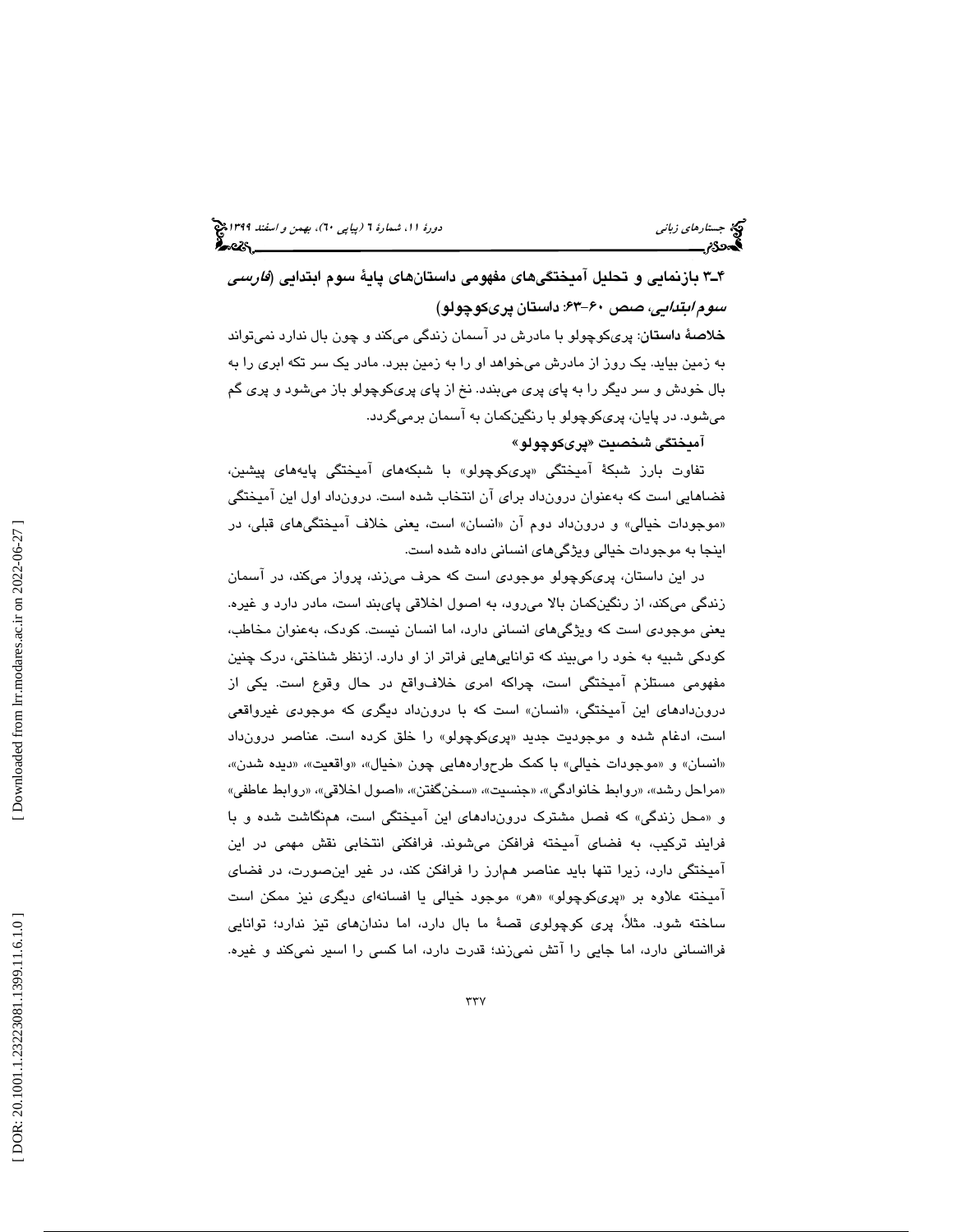| دیم آزاده نجفی و همکاران<br>کاره ۶۶ |  |  |
|-------------------------------------|--|--|
|                                     |  |  |

یعني، تنها عناصري را از درونداد «موجودات خیالي» دارد که مفهوم «پری بودن» را بسازد نه «هيولا بودن»، «اژدها بودن»، «ساحر بودن» و ديگر موجودات افسانهاي را. به همين دليل در عناصر درونداد «موجودات خيالی» ويژگیهايی را قرار دادهايم كه با ويژگیهايی كه از پریکوچولو در قصه امده است (مانند جنسیت، سن، عواطف و جز اینها) همخوانی دارد. در مرحلة بعد، استنتاجهاي طرحوارهاي فرايند تكميل باعث ميشود قالبهاي ازپيشموجود «انسان» و «موجودات خيالى» ادغام عناصر همنگاشت را در فضاى اميخته ممكن سازند. فرايند پرداخت قالب نوظهور «انسان+موجود خيالي» را به فضای اميخته اضافه كرده و معنای نوظهور «پریکوچولو» خلق میشود. ازانجا که بازنمایی شبکهٔ امیختگی این معنای نوظهور مانند شبكة آميختگي انگارة 2 است، از بازنمون دوبارة آن خودداري ميكنيم.

دو آميختگي خلاقانة ديگر در اين قصه به چشم ميخورد: در نخستين فضاي روايي داستان مي خوانيم مادر پريكوچولو تكهابري را تاب ميدهد و نخ بلندي ميسازد كه از اسمان به زمین میرسد. بهاین ترتیب، امیختگی «تکهابر بهمثابهٔ نخ» خلق میشود. در اخرین فضاي روايي داستان پريكوچولو از رنگينكمان بالا ميرود و به آسمان برميگردد و اميختگي «رنگينكمان بهمثابهٔ نردبان» ساخته ميشود. ساختن نخ از ابر و بالا رفتن از رنگينكمان، در دنياي واقعي اموري خلاف واقعاند و ذهن كودك مخاطب داستان را بين دنياي خيال و واقعيت به حركت درميآورند. اين آميختگيها به اين دليل كه مربوط به خلق شخصيت نيستند، در اين مقاله تحليل نميشوند.

 4.ـ4 بازنمايي و تحليل آميختگيهاي مفهومي داستانهاي پاية چهارم ابتدايي (*فارسی چهارم دبستان*، صص ۱۱۶–۱۲۱: داستان هفت مروارید سرخ) خلاصة داستان: خانم ژرمن در باغچهاش مشغول كار است كه نين را ميبيند كه با ناراحتي در حال قدم زدن است. دليل ناراحتي نينْ اين است كه نمي تواند براي درس خواندن تمركز كند. خانم ژرمن هفت مرواريد سحرآميز به نين ميدهد و نين درسخوان ميشود. پس از مدتي، نين از اينكه با نيروي مرواريدها همه را فريب داده ناراحت است. خانم ژرمن به او ميگويد كه مرواريدها سحرآميز نيست و نيروي سحر واقعي در عزم و ارادة نين بوده است.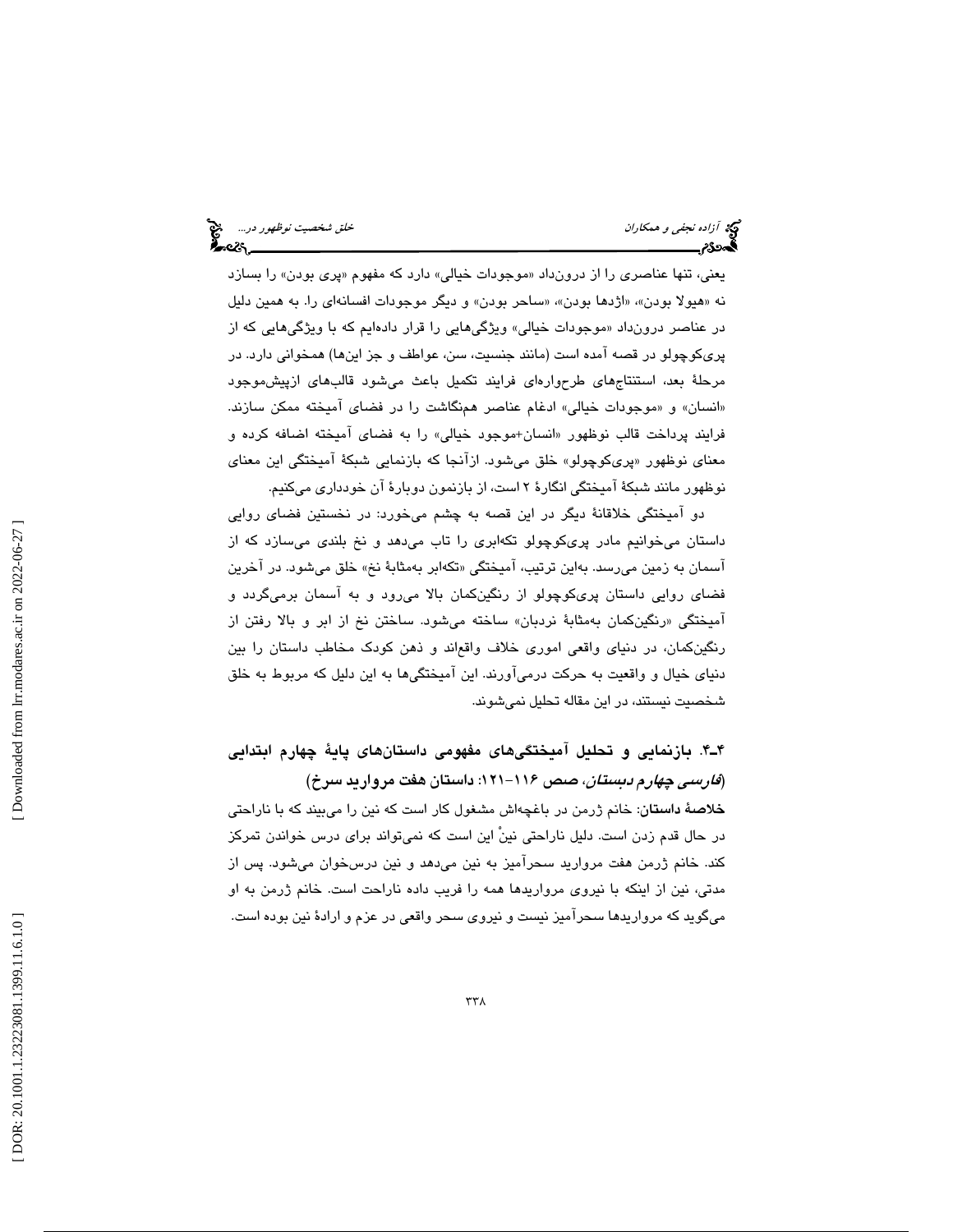#### آميختگي شخصيت [پري همسايه]

در فضاي روايي اول داستان ميخوانيم كه در همسايگي خانم ژرمن پري مهرباني زندگي میکرده که با یکدیگر مراودات همسایگی داشتهاند. یعنی در ابتدا مفهوم «پری» مانند داستان پری کوچولو از ادغام دو درونداد «موجودات خیالی» و «انسان» ساخته شده و سپس، قالب «همسايگى» از فضاى «انسان» وارد فضاى «پرى» شده است. پس يک اميختگى چندگانه داريم كه در ان فضاى اميخته «پرى مهربان» خود درونداد شبكهٔ اميختگي ديگرى شده است. اين شبكهٔ چندساحتی سه فضای درونداد دارد و يكی از دروندادها (درونداد ۱) خود فضای امیختهٔ شبکهٔ دیگری بوده است. عنصر «زندگی اجتماعی از نوع مفهوم همسایگی با همنوع/ غيرهمنوع» از درونداد ۳ و عنصر «اداب همسايهداراي» از دروندادهاي ۱ و ۲ به فضای امیخته فرافکن شدهاند. مفهوم نوظهور «همسایگی با غیرهمنوع» نه در زندگی پری مهربان و نه در زندگي انسانها وجود دارد، پس خلق معناي نوظهور در اين شبكه با تصادم غني همراه بوده است كه به گفتة ترنر ميتوانند استنتاجهاي بديع و خلاقانه بهوجود آورند.



ا**نگار**هٔ ۴: شبکهٔ آمیختگی «همسایگی پری با انسان» **Figure** 4: Blending network of 'Human and a Fair neighborhood'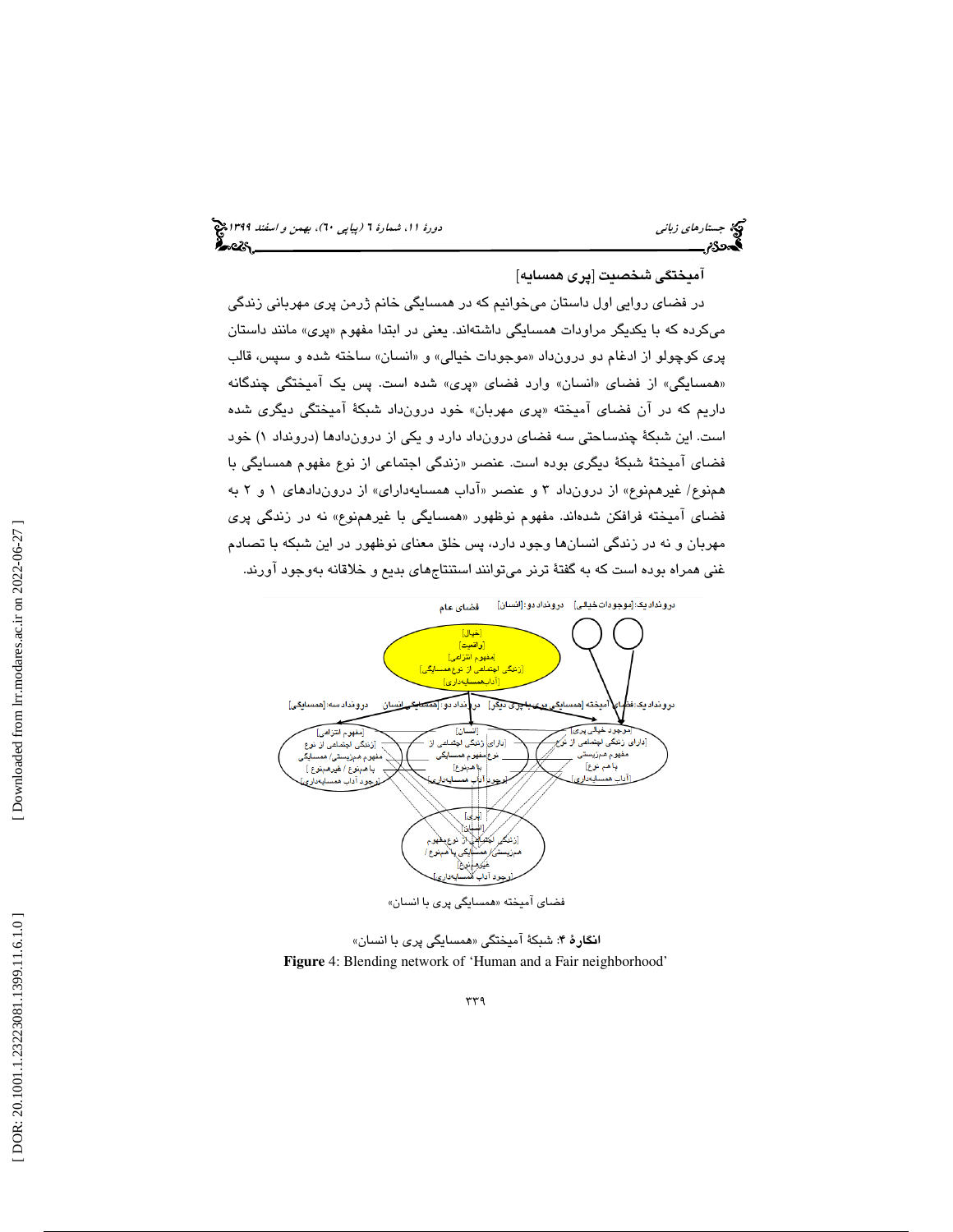دو اميختگي جالب ديگر اين داستان «مرواريدهای جادويي در جهان انسان» و «عزم و ارادهٔ آدمي بهمثابة مرواريد » هستند. در فضاي روايي اول داستان، خانم ژرمن مرواريدهاي سحرآميزي به دخترك ميدهد. در دنياي واقعي انسانها سحر و جادو جايي ندارد. از همين رو، در ذهن كودك امري خلاف واقع در حال جريان است كه براي درك آن بايد بتواند بين دو دنياي خيال و واقعيت ارتباط برقرار كند. در فضاي روايي پاياني داستان ميبينيم كه قدرت واقعي درون دختر بوده است و مرواريدها سحر و جادو نداشتهاند. يعني كودك بايد آن معناي نوظهوري را كه از مرواريدهاي جادويي در ذهن ساخته بود، فراموش كند و از دنياي خيال به دنياي واقعيت برگردد. اين دو آميختگي به اين دليل كه به خلق شخصيت منجر نشدهاند، خارج از بحث مقاله حاضر هستند.

5ـ4 . بازنمايي و تحليل آميختگيهاي مفهومي داستانهاي پاية پنجم ابتدايي (فارسي *پنجم دبستان، ص*ص ۹۱–۹۵: داستان فردوسی، فرزند ایران)

خلاصة داستان: سام سالها در آرزوي فرزند است. سرانجام همسرش فرزندي بهدنيا ميآورد كه مانند خورشيد درخشان اما مويش سفيد است. سام ناراحت مي شود و دستور مي دهد كودك را جايي ببرند تا كسي او را نبيند. كودك را در كوه البرز رها ميكنند. سيمرغ كودك را پيدا ميكند و او «را دستان» مينامد. سام، پس از سالها، به جستوجوي كودك ميفرستد و او را زال مينامد.

#### آم**يختگى شخصيت «زال»**

در فضاي روايي دوم داستان، سام از ديدن ظاهر زال اندوهناك ميشود و توصيفهاي زباني زير را ابراز ميكند:

| چه گويم از اين بچهٔ بانشان؟      | چو آبند و پرسند، گردنکشان         |
|----------------------------------|-----------------------------------|
| پلنگ دورنگ است یا خـود پـری اسـت | چـه گـويم كـه ايـن بچـه ديـو، كست |
| از این بچه، در آشکار و نهان      | بخندنـد بـر مــن، مِهـانِ جهـان   |
|                                  |                                   |

آنچه كودك از اين توصيفها در مورد زال، ظاهر زال و واكنش اطرافيان نسبتبه زال در مييابد، اين است كه كودكي به دنيا آمده كه ظاهري متفاوت و نامعمول دارد و براي ديگران عجيب و باعث ناراحتي است. آنچه سام از ظاهر زال توصيف ميكند تركيبي است كه همزمان به برخي ويژگي هاي ديو، پلنگ و پري شباهت دارد، ولي بهعنوان يک کلْ انسان است. کودک، بهعنوان خواننده، آميختگي زير را از زال در ذهن خود ميسازد: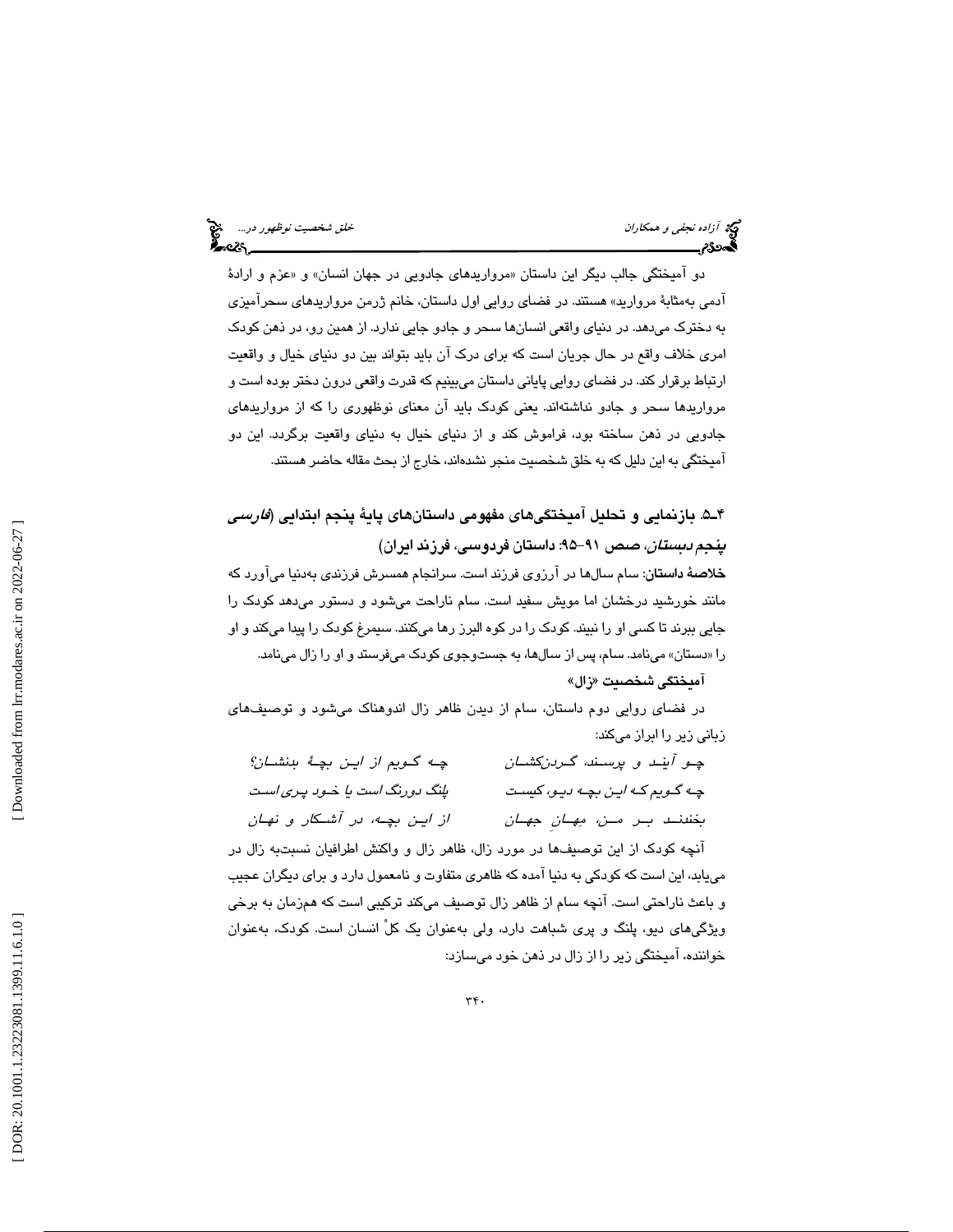فضای امیختهٔ «زال» از ادغام چهار فضای درونداد «بچه دیو». «پلنگ دورنگ»، «پری» و «فرزند انسان» ساخته شده است. فرافكني انتخابي در سازوكار اين شبكهٔ اميختگي نقش بسيار مهمي دارد، چراكه از بين تمامي عناصري كه ميتوان براي هريك از دورندادها متصور شد، تنها انهایی باید فرافکن بشوند که در فضای امیخته، ان معنای نوظهوری از «زال» را بسازند که در داستان خلق شده است. معنای نوظهور «زال» در فضای امیختهٔ «کودک انسانی» از درونداد «فرزند انسان» است كه «رنگ موى سر عجیب» خود را از درونداد «دیو»، «رنگ تن و بدن درخشان و سفید» و «چهرهٔ زیبا» را از درونداد «پری» گرفته است و درعین حال مانند «فرزند انسان» روی دو پا راه م<sub>ی</sub>رود. انچه ذهن برای تصویرسازی معنای نوظهور «زال» باید انجام دهد، تركيب و تكميل و پرداخت اين چهار درونداد با كمك طرح وارههاي فضاي عام و درنهايت ادغام آنها با يكديگر است. يعني شبكة آميختگي زير در ذهن شكل ميگيرد:



ا**نگارهٔ** ۵ : شبكهٔ آميختگی «زال» **Figure** 5: Blending network of 'Zal'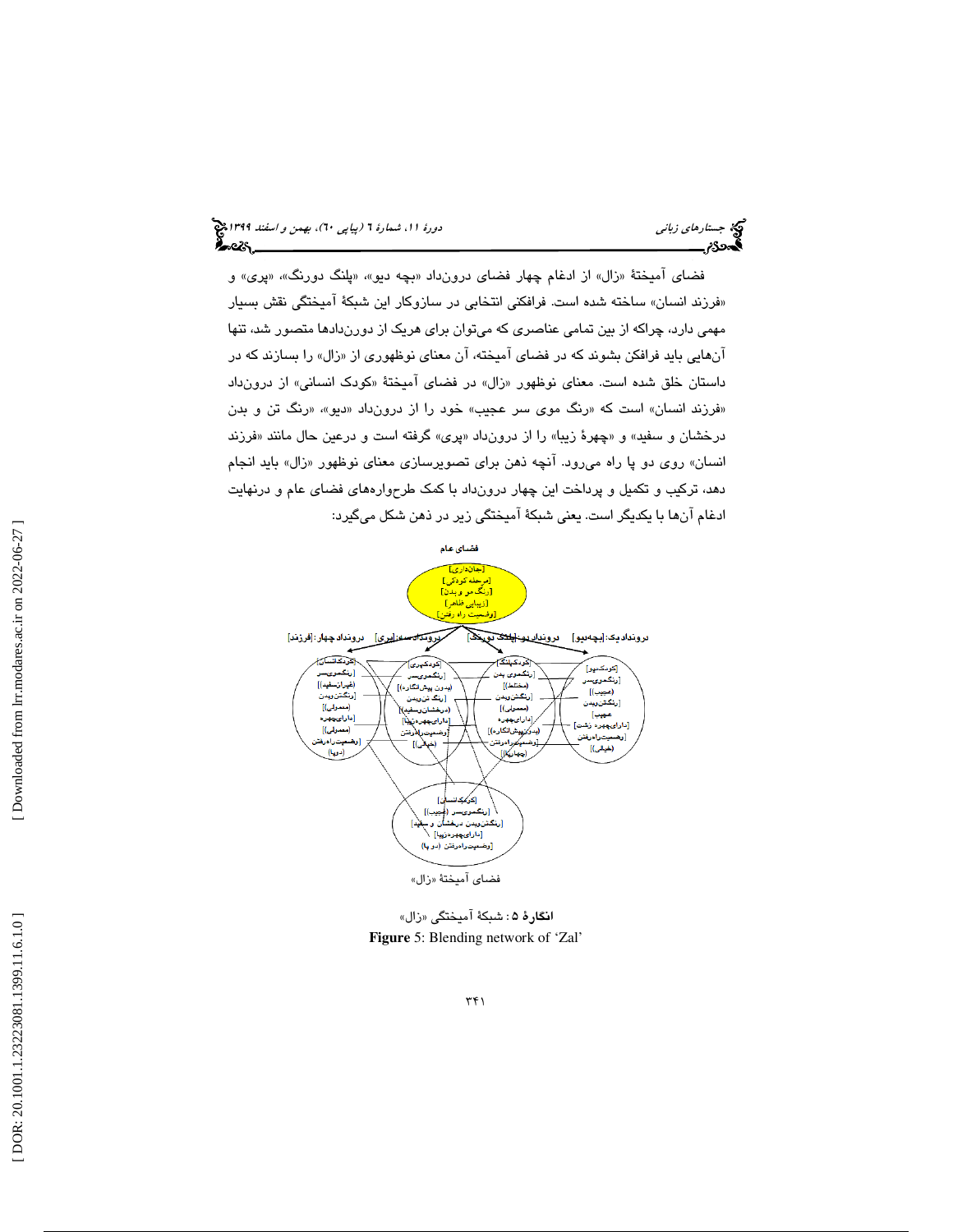آزاده نجفي و همكاران خلق شخصيت نوظهور در...

همانطور كه در اين شبكة آميختگي مشهود است، طرحوارههاي فضاي عام بهعنوان فصل مشترک چهار درونداد، معنای نوظهور «زال» را تحریک کرده است.

آميختگي شخصيت [سيمرغ]

امیختگی جالب دیگر «سیمرغ» است که ذهن کودک را به چالش میکشد. سیمرغ موجود*ی* شبيه پرنده، اما با تواناييها و ويژگيهاي متفاوت از همنوعان خود است. يعني باز هم تلفيق «انسان» با «موجود خيالی» يک شخصيت نوظهور خلق کرده است، اما درونداد*ه*ای به كاررفته، هم ازنظر تعداد و هم ازنظر معنا، متفاوت انتخاب شدهاند. تفاوت مهم ديگري كه معنای نوظهور «سیمرغ» با دیگر موجودات خیالی خلقشده در داستانهای کودکان، مانند پريكوچولو، دارد اين است كه سيمرغ در فرهنگ ما لنگر فرهنگي است.

چهار درونداد «پرنده»، «انسان»، «مادر» و «موجود خيالي» فضاي نوظهور «سيمرغ» را میسازد که با کمک طرحوارههایی چون «خیال»، «واقعیت»، «انسان»، «حیوان»، «موجود خيالي»، «وضعيت راه رفتن»، «سخن گفتن»، «دورانديشي»، «تواناييهاي فراانساني» با يكديگر همنگاشت ميشوند. در اين آميختگي نيز فرافكني انتخابي نقش بسيار مهمي دارد، مثلاً در فضاهاي دورنداد، اطلاعاتي فرافكن ميشوند كه درنهايت موجودي خلق كند كه ظاهر «پرنده» داشته باشد، مانند «انسان» توانایی سخن گفتن و عقل و دوراندیشی داشته باشد، دارای مهر «مادری» باشد و برای فرزند خود نامی انتخاب کند و درنهایت تواناییهای فراانسانی یک «موجود خیالی» را داشته باشد. یعنی، از هریک از این چهار درونداد، تنها عناصري فرافكن ميشود كه سيمرغ داستان ما، و نه هر موجود خيالي ممكن ديگري، را بسازد. فرافكني انتخابي دليلي بر اين است كه چرا كاربران متفاوت زبان، و يا حتي يك كاربر واحد در موقعيتهاي مختلف، براي دروندادهاي يكسان آميختگيهاي متفاوت خلق ميكنند و اینکه چرا در امیختگی «سیمرغ»، از ادغام چهار درونداد در دسترس، موجود افسانه*ای* ديگري خلق نميشود.

#### 5. نتيجه

شبكههاي آميختگي و تحليل آنها نشان داد كه با توجه به اصول حاكم آميختگي، شخصيتهاي نوآورانه در هر داستان با انتخاب و ادغام فضاهاي ذهني متفاوت بهمنزلة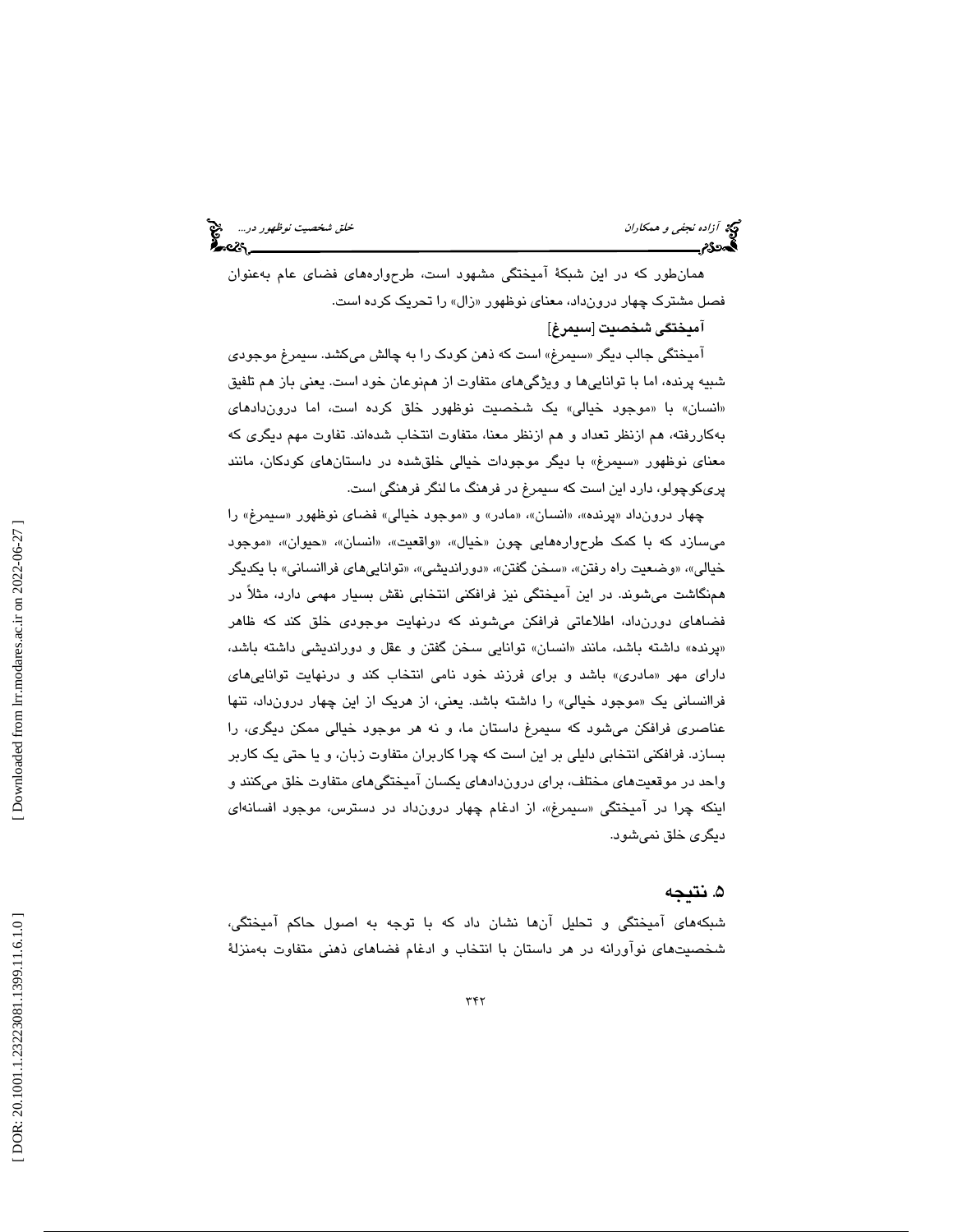فضای درونداد ساخته میشوند و مفهومی نوظهور به دست میدهند.

مقايسة شبكة آميختگي شخصيتهاي نوظهور در پايههاي اول تا پنجم دبستان نتايج جالبتوجهاي ازنظر ميزان خلاقيت و نوآوري و همچنين نوع فضاهاي ذهني درونداد نشان داد: مفهوم «انسان» بهعنوان فضای درونداد «ثابت» در تمامی داستانها بهکار رفته است؛ يعني همواره شخصيتهاي تخيلي داستانها با كمك انسانپنداري خلق شدهاند، اما فضاهاي درونداد دوم (يا چندم) شبكههاي آميختگي از پاية اول تا پنجم تفاوت تقريباً معناداري را نشان میدهند. از پایهٔ اول تا پنجم، درونداد «انسان» بهترتیب با دروندادهای «حیوان»، «مفهوم انتزاعي»، «موجود خيالي»، «موجود خيالي+ مفهوم انتزاعي»، «موجود خيالي+ حيوان» ادغام شده و شخصيتها يا معناهاي نوظهور متفاوتي را خلق كرده است. همچنين، شناسايي فضاهاي ذهني درونداد و بازنمون شبكة آميختگي براي هر شخصيت در هر پايه و مقايسة آنها نشان ميدهد كه دروندادها، افزون بر مفهوم، ازنظر تعداد نيز در پايههاي تحصيلي مختلف با يكديگر متفاوتاند. ميتوان اينگونه جمعبندي كرد كه با بالا رفتن پاية تحصيلي، فضاهاي درونداد انتزاعيتر و شبكههاي آميختگي آنها پيچيدهتر شده است. بهاين ترتيب، در پاسخ به پرسش اصلي مقاله ميتوان گفت تفاوتي كه بين شبكهها ديده شد، خلاقيت و نوآوري و تكراري نبودن آنها را در پايههاي مختلف تحصيلي نشان ميدهد و نويسندگان داستانهاي پايههاي اول تا پنجم براي اينكه بتوانند در خلق شخصيتهاي نوظهور داستانهاي خود، نسبتبه پايههاي قبل و بعد از خود، نوآوري و خلاقيت داشته باشند، ازنظر شناختي فضاهاي ذهني متفاوتي را انتخاب كرده و آميختگيهاي متفاوتي انجام دادهاند.

خلق و معرفي شخصيتهاي (آميختگي هاي) جديد و نوآورانه در هر پاية تحصيلي از اين نظر اهميت و ضرورت دارد كه به رشد و پرورش تخيل و يا به گفتهٔ ترنر «خيالپردازي شاعرانه» <sup>۲۰</sup> در كودک كمک میكند؛ بهويژه آنكه نمونههای ادبی آمیختگی اغلب برجستهترين و بهيادماندنيترين آميختگيها هستند و تا مدتها در ذهن كودك ذخيره مي شوند. از همين رو، آگاهي از تببينهاي آميختگي از اين جنبههاي خلاقانة معناسازي، ميتواند نويسندگان ادبيات كودك را در توليد متن نوآورانه براي كودك ياري دهد؛ چنانچه اثر توليدشده از نظر به كاربردن فضاهاي ذهني و آميختگيهاي مفهومي دور از انتظار خواننده باشد، سناريويي خلاقانه متولد ميشود كه در نتيجة اين خلاقيت خواننده دعوت ميشود تا ساختارشكني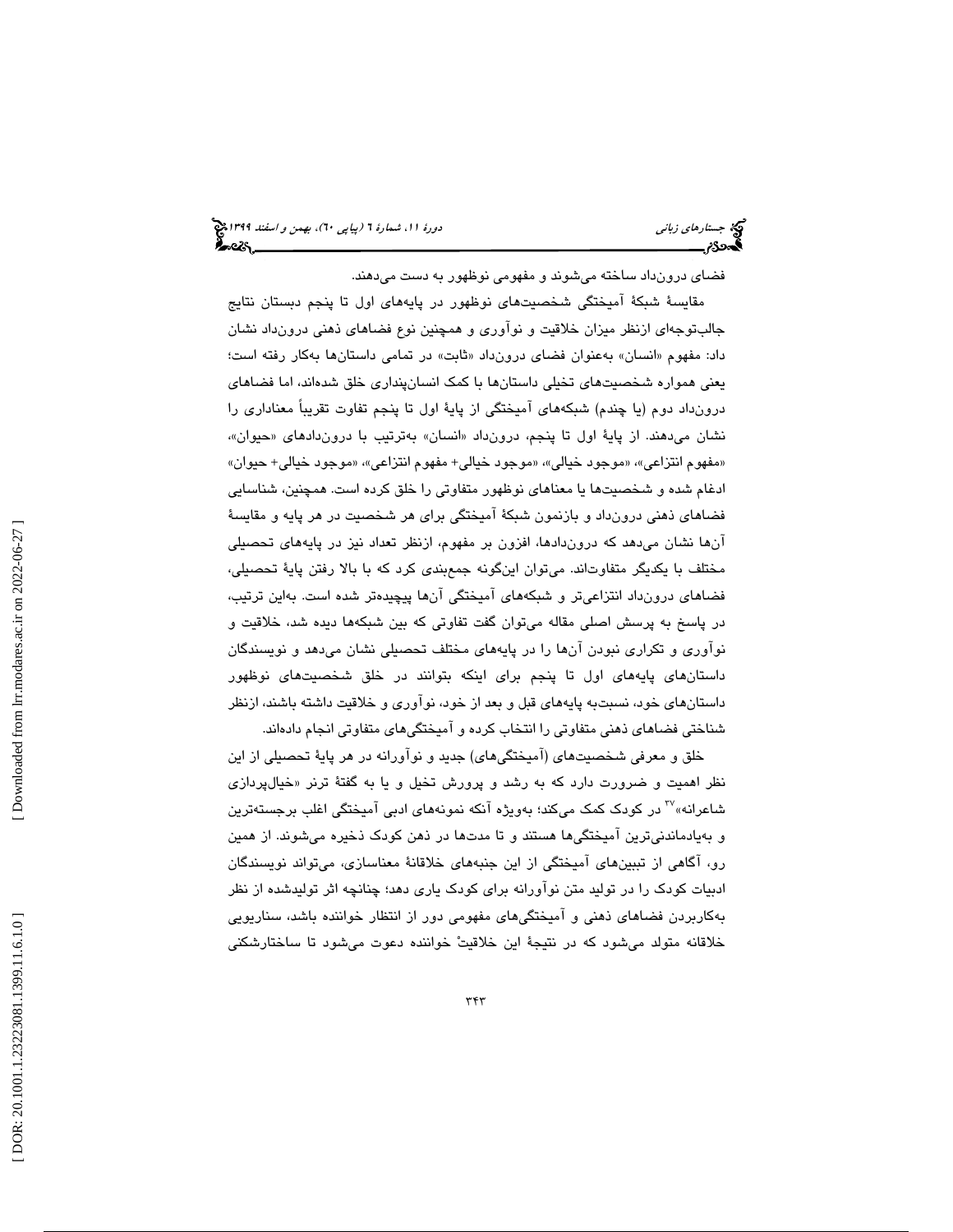آزاده نجفي و همكاران خلق شخصيت نوظهور در...

مفهوميِ خاصي در ذهن خود بكند.

اما نتيجة كاربردي مهم ديگرِ آميختگي، بهويژه در متوني كه براي كودك درنظر گرفته میشود، رسیدن به «مقیاس انسانی» است که برای اهداف اموزشی بسیار کارامد است. بهويژه آنكه، همانطور كه در متن مقاله گفته شد، آميختگي مفهومي با ساده كردن پيچيدگي ها در حدواندازهٔ مقياس انساني امكان درك و فهم بهتر را براي كودك فراهم میاورد. برای مثال، هدف از داستان «پریکوچولو» که در فصل اخلاق فردی ــ اجتماعی كتاب *خوانداري پايهٔ سو*م آمده است، آموزش برخي از اصول اخلاقي به كودک است. نويسنده در ابتدا موجودي خيالي در ذهن كودك ميسازد كه مانند مخاطب خود كودك است و مانند او با مادرش زندگی میكند. سپس ارزشهای اخلاقیای چون «راستگویی» و «ازارندادن دیگران» را به فضای ذهنیای که کودک از آن موجود خیالی ساخته است، اضافه ميكند. اين آميختگيها باعث نوعي هم ذاتپنداري در كودك ميشود و يادگيري و پذيرش پيام داستان را براي او آسانتر ميكند.

و سرانجام اينكه، يافتههاي اين پژوهش، در حدواندازة خود، كاربست مفاهيم بنيادين آميختگي مفهومي را در تحليل شناختي متن روايي بهصورت كاربردي نشان ميدهد و ابزاري شناختي نوين و روشمندي براي پژوهشهاي روايتشناسي شناختي معرفي ميكند و بهاینترتیب، به پیشبرد «روششناسی در پژوهش» یاری میرساند.

### 6 . پينوشتها

- 1. Dancygier
- 2. Conceptual Blending Theory (CBT)
- ۳. اين نظريه با معادل $\mathbf{a}$ ای ديگری همچون «نظريهٔ تلفيق مفهومی»، «نظريهٔ ادغام مفهومی» و يا «نظرية هماميز*ي* مفهومي» نيز شناخته شده است.
- 4. meaning-construction
- 5. integration networks
- 6. sampling to achieve representativeness or comparability
	- ۷. رک: رنجبر و همکاران، ۱۳۹۱؛ Holloway & Wheeler, 2010.
- 8. maximum variation sampling
- 9. mental space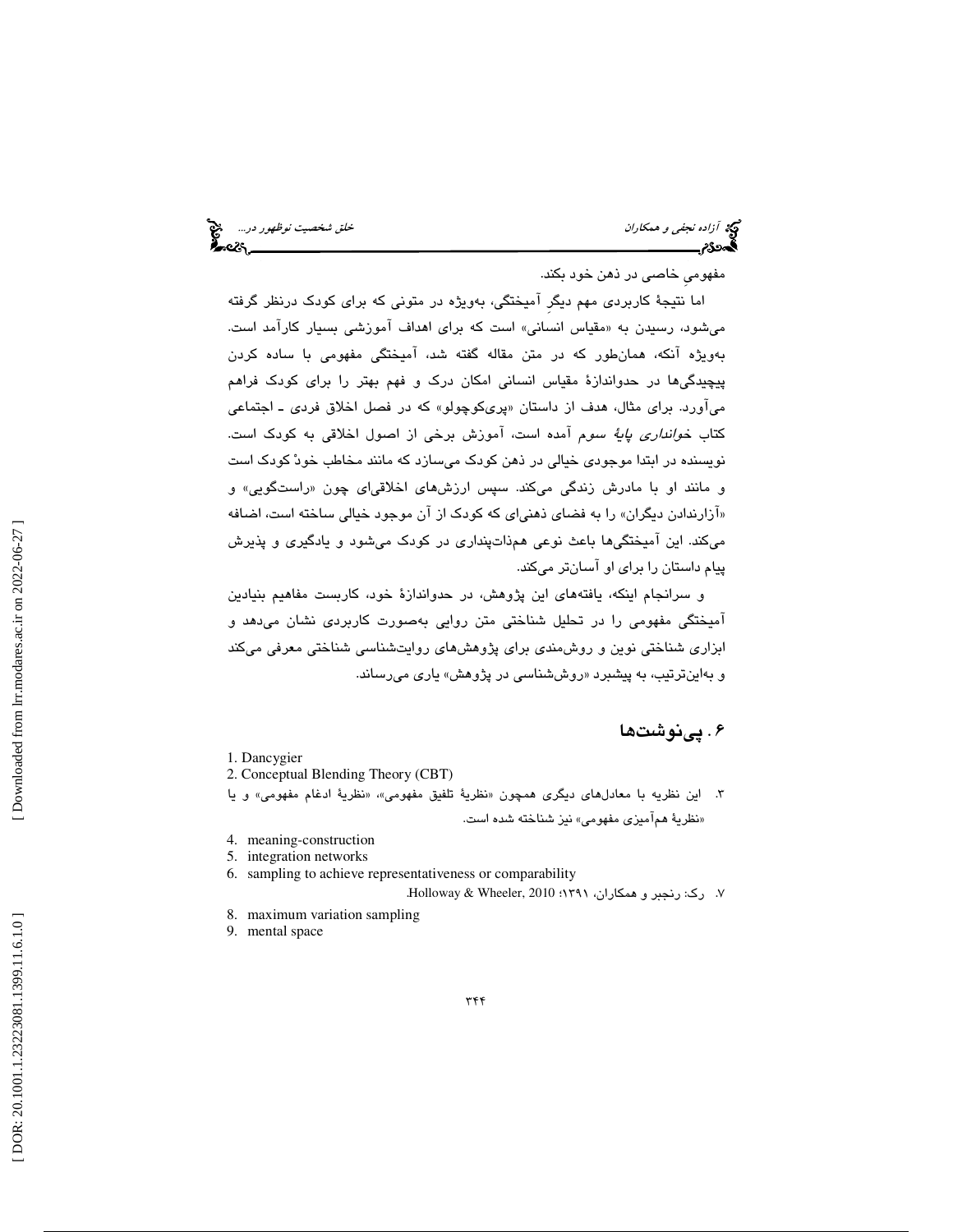# جستار*هاي زباني (بياپي 60)، بهمن و اسفند 1*398 هجرا بياني دورة 11، شمارة 1 (پياپي ٢٠)، بهم*ن و اسفند 1*394 هج

.( 2006: 369

10. فضاي خلافواقع سناريويي را خلق ميكند كه خلاف واقعيت پيشفرض است ( ,Green & Evans

11.split self

- 12. narrative compression
- 13. cognitive poetics
- 14. The Way We Think
- 15. The Literary Mind
- 16. O'Neil & Shultis
- 17. emergent structure/emergent meaning

۱۸. معادلهای «معنای پیدایشی»/ «ساختار پیدایشی» نیز برای این مفهوم بهکار رفته است.

- 19. Coulson & Oakley
- 20. Alonso
- 21. Grady
- 22. mapping
- 23. generic space
- 24. counterpart elements
- 25. blended space or blend

#### ٢٦. معادل «فضاي اميزه» و «فضاي ادغام» نيز براي اين مفهوم بهكار رفته است.

- 27.selective projection
- 28. composition
- 29. completion
- 30. elaboration
- 31. backward projection
- 32. human scale
- 33. vital relations
- 34. outer-space relations
- 35. inner-space relation
- 36.simplex, mirror, single-scope, double-space, multiple blending
- 37.poetic imagination

### 7. منابع

- اردبيلي، ل.، بركت، ب.، روشن، ب.، و محمدابراهيمي، ز. (١٣٩٤). پيوستگي معنايي متن از منظر نظریهٔ امیختگی مفهومی. ج*ستارهای زبانی، ٥ (*٢٦)، ٢٧– ٤٧.
- پردل، م، رضايي، ح.، و رفيعي، ع. (١٣٩٦). آفرينش معناي پيدايشي در شعر سپيد بر پايهٔ نظریه هم۱میزی مفهومی. ج*ستارهای زبانی، ۳ (*۳۸)، ۶۳–۲۱.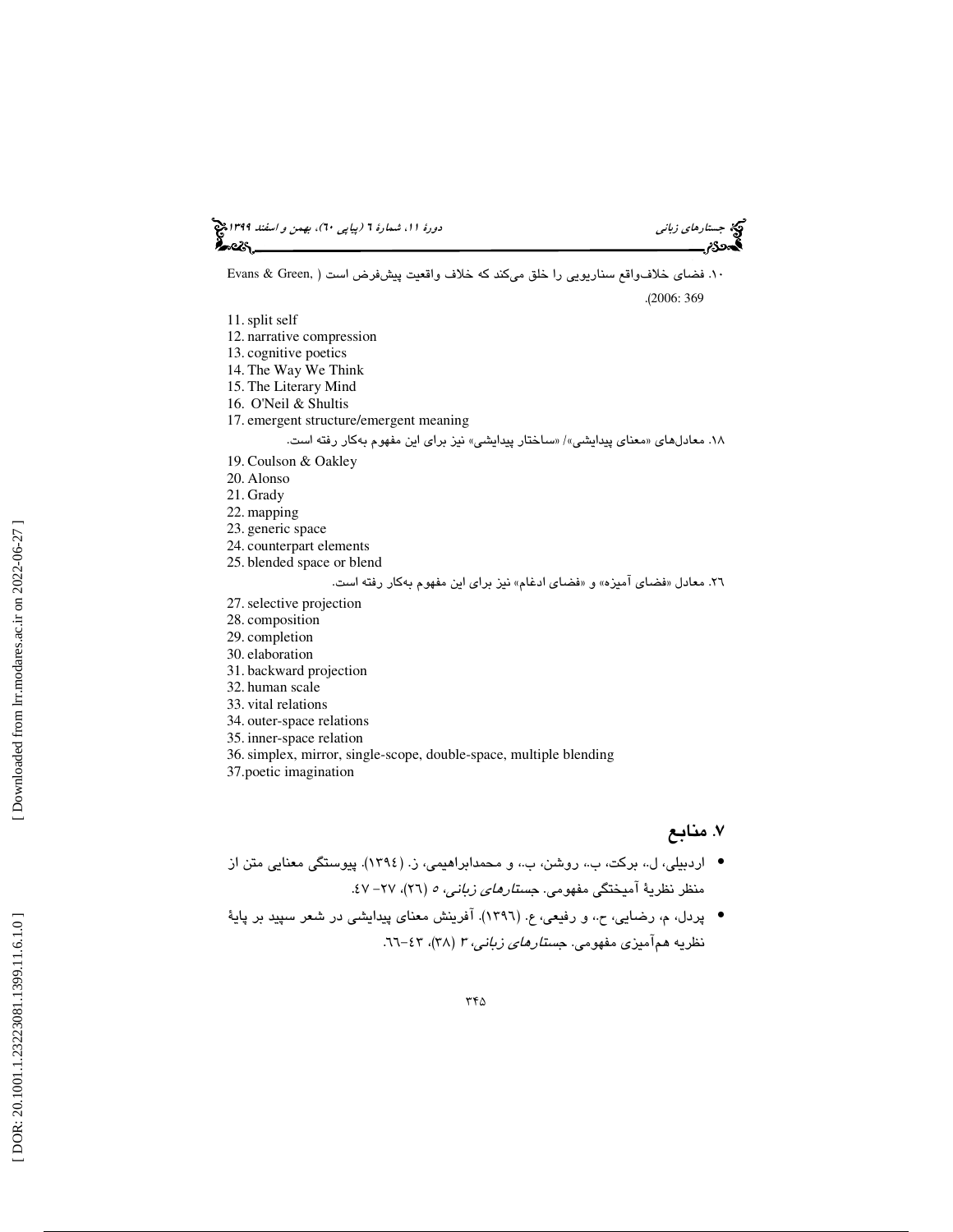- حسامپور، س.، و سینایی نوبندگانی، ه. (١٣٩٤). بررسی ارتباط مهارتهای تفکر انتقادی و فرايندهاي ساخت معنا در ذهن در يك نمايش از مجموعه كلاهقرمزي. تفكر و كودك، ،۱، ۱۹–۱۷.
- رنجبر، ه.، حق دوست، ع.، صلصالي، م.، خوشدل، ع.، سليماني، م.، و بهرامي، ن. (١٣٩١). نمونهگیری در پژوهش،های کیفی: راهنمایی برای شروع. *مجلهٔ علمی،پژوهشی دانشگاه*<br>*علوم پزشکی ارتش جمهوری اسلامی ایران، ۲۹*، ۲۲۸-۲۶۹.
- صادقي، ( ل. 1392). ادغام نوشتار و تصوير در متون ادبي بر اساس نظرية ادغام مفهومی. *جستارهای زبانی، ۳ (*۱۵)، ۷۵–۱۰۳.
	- *فارسی اول دبستان−۱* (١٣٩٤). تهران: ادارهٔ کل نظارت بر نشر و توزیع مواد آموزشی.
- *فارسي (مهارتهاي خوانداري) دوم دبستان-٥* (١٣٩٤). تهران: ادارهٔ كل نظارت بر نشر و توزيع مواد آموزشي.
- ف*ارسی سوم دبستان (خوانداری)−۹ (*۱۳۹٤). تهران: ادارهٔ کل نظارت بر نشر و توزیع مواد آموزشي.
- ف*ارسی (مهارتهای خوانداری) چهارم دبستان−۱۶* (۱۳۹٤). تهران: ادارهٔ کل نظارت بر نشر و توزيع مواد آموزشي.
- *فارسي (مهارتهاي خوانداري) پنجم دبستان-۲۰* (١٣٩٤). تهران: ادارهٔ كل نظارت بر نشر و توزيع مواد آموزشي.

#### **References:**

- Alonso, P. (2003). Conceptual integration as a source of discourse coherence: A theoretical approach with some examples from William Boyd's *My Girl in SkinTight Jeans*. *Atlantis. 25*(2), 13-24.
- Ardebili, L., Barekat, B., Rowshan, B., & Mohammad ebrahimi, Z. (2015). Text coherence as determined by conceptual blending theory. *Language Related Research*. *6* (5), 27-47. [In Persian].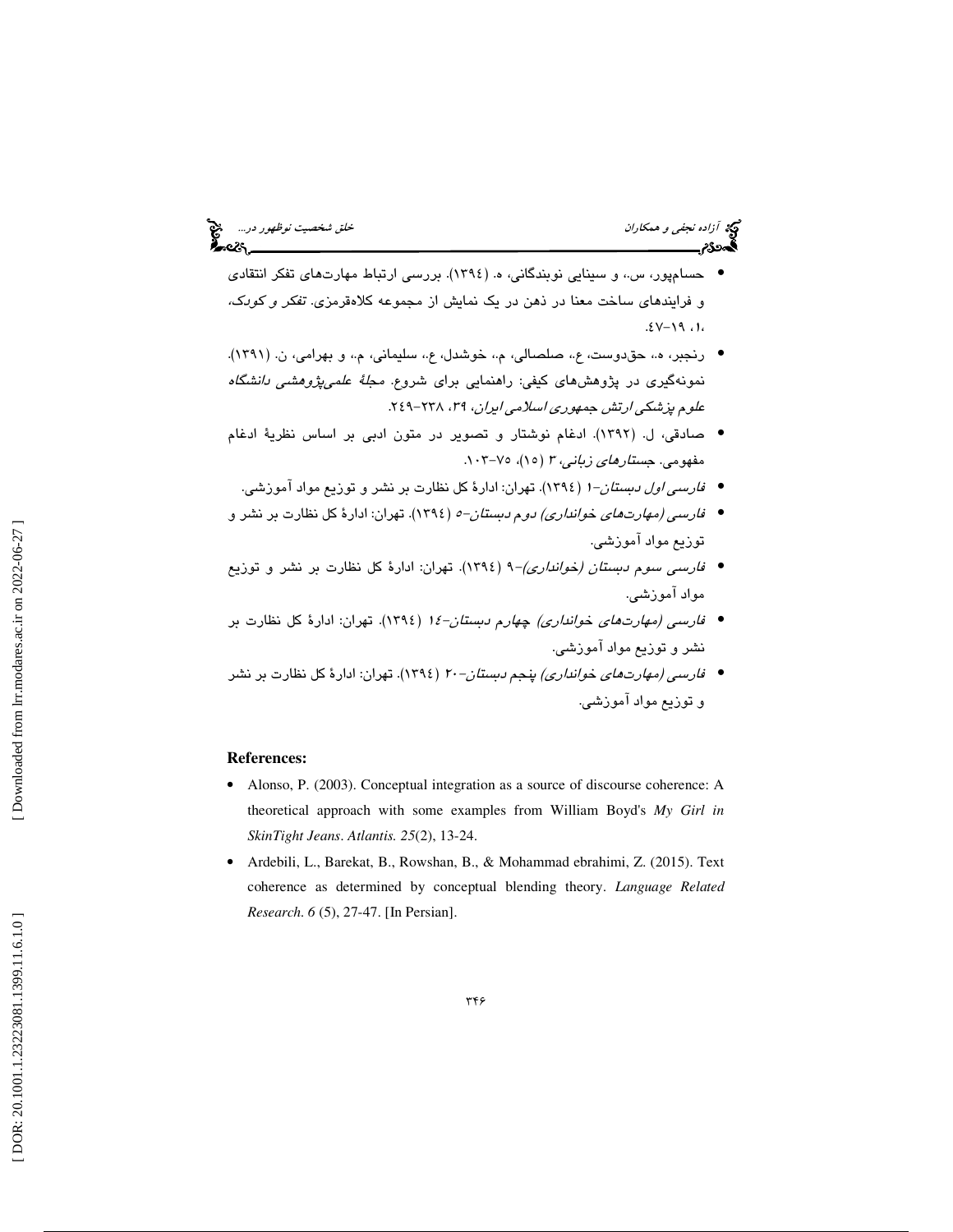#### جستار*هاي زباني (بياپي 60)، بهمن و اسفند 1*398 هجرا بياني دورة 11، شمارة 1 (پياپي ٢٠)، بهم*ن و اسفند 1*394 هج ಹಿಂದಿ



- Coulson, S. & Oakley, T. (2000). Special issue on conceptual blending. *Cognitive Linguistics* .*11*(3/4). 175–360.
- Dancygier, B. (2012). *The language of stories: A cognitive approach*. Cambridge: Cambridge University Press.
- Evans, V. & Green, M. (2006). *Cognitive linguistics: An introduction*. Edinburg University Press.
- *Farsi for the first level of primary school* (2015),  $5<sup>th</sup>$  ed. Tehran: Directorate General for Supervision of Publication and Distribution of Educational Materials. [In Persian].
- *Farsi Khandari for the fifth level of primary school* (2015), 1<sup>st</sup> ed. Tehran: Directorate General for Supervision of Publication and Distribution of Educational Materials.[In Persian].
- *Farsi Khandari for the fourth level of primary school* (2015),  $2^{nd}$  ed. Tehran: Directorate General for Supervision of Publication and Distribution of Educational Materials. [In Persian].
- *Farsi Khandari for the second level of primary school* (2015), 4<sup>th</sup> ed. Tehran: Directorate General for Supervision of Publication and Distribution of Educational Materials. [In Persian].
- *Farsi Khandari for the third level of primary school* (2015), 3<sup>rd</sup> ed. Tehran: Directorate General for Supervision of Publication and Distribution of Educational Materials. [In Persian].
- Fauconnier, G. & Turner ,M. (2001*). Conceptual integration networks*. Cognitive science, *22*, 133-187.
- Fauconnier, G. & Turner, M. (2002). *The way we think: Conceptual blending and the mind's hidden complexities.* New York: Basic Books.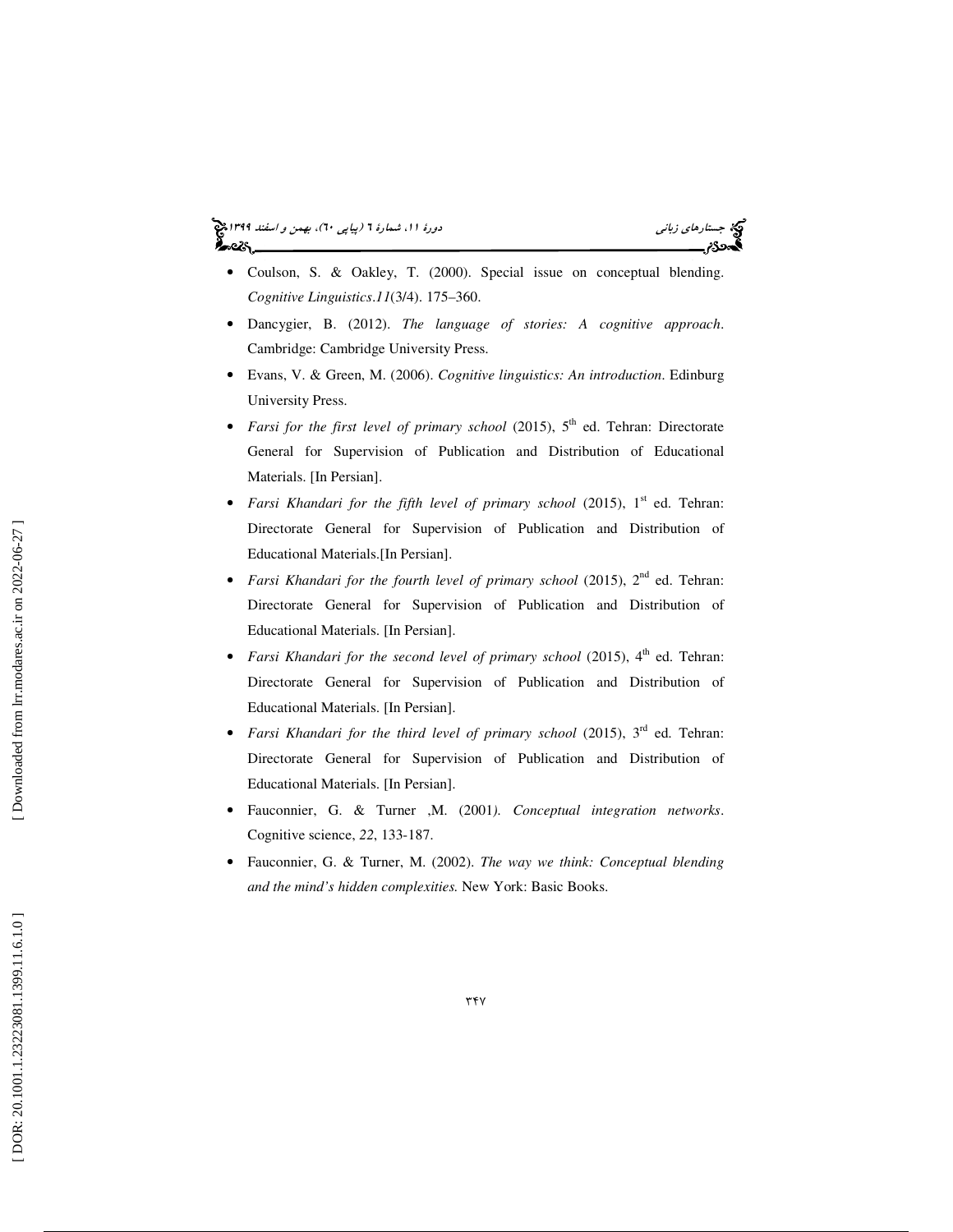# '∽વડ



- Fauconnier, G. & Turner, M. (2008). *Rethinking metaphor*. In R. Gibbs (ed.), Cambridge handbook of metaphor and thought (pp. 53-66). New York: Cambridge University Press.
- Fauconnier, G. (1997). *Mappings in thought and language.* Cambridge: Cambridge University Press.
- Grady, J. (1999). A typology of motivation for conceptual metaphor: Correlation vs. resemblance. *Metaphor in Cognitive Linguistics*. Amsterdam: John Benjamins.79–100.
- Hesampour, S. & Sinaii-nobandegani, H. (2015). A study of the interaction of critical thinking components and processes of making meaning in mind in an Iranian Puppet Show. IHCS.19-47 .[In Persian].
- Holloway I. & Wheeler, S. (2010). *Qualitative research*. 3rd Edition. Chichester, U. K: Blackwell.
- Lakoff, G. & Johnson, M. (1999). *Philosophy in the flesh: The embodied mind and its challenge to western thought*. New York: Basic Books.
- O'Neill K. & Shultis, R. M. (2007). The Emergence of the Ability to Track a Character's Mental Perspective in Narrative. *Developmental Psychology*. Vol. *43*(4), 1032–1037.
- Pordel M., Rezaei H. & Rafii, A. (2017). Construction of emergent meaning in blank verse poetry on the basis of the conceptual blending theory. *Language Related Research*. *8* (3), 43-66. [In Persian].
- Ranjbar, H., Haghdoost, A., Salsali, M., Khoshdel, A., Soleimani, M. & Bahrami, M. (2012). Sampling in qualitative research: A Guide for beginning. *Annals of Military and Health Sciences Research*. *10* (3), 238 – 250. [In Persian].
- Rubin A. & Babbie, E. (2012). *Brooks/Cole Empowerment Series: Essential Research Methods for Social Work.* Brooks/Cole Pub Co.
- Sadeghi, L. (2013). The blending of words and image in literary text based on

٣۴٨